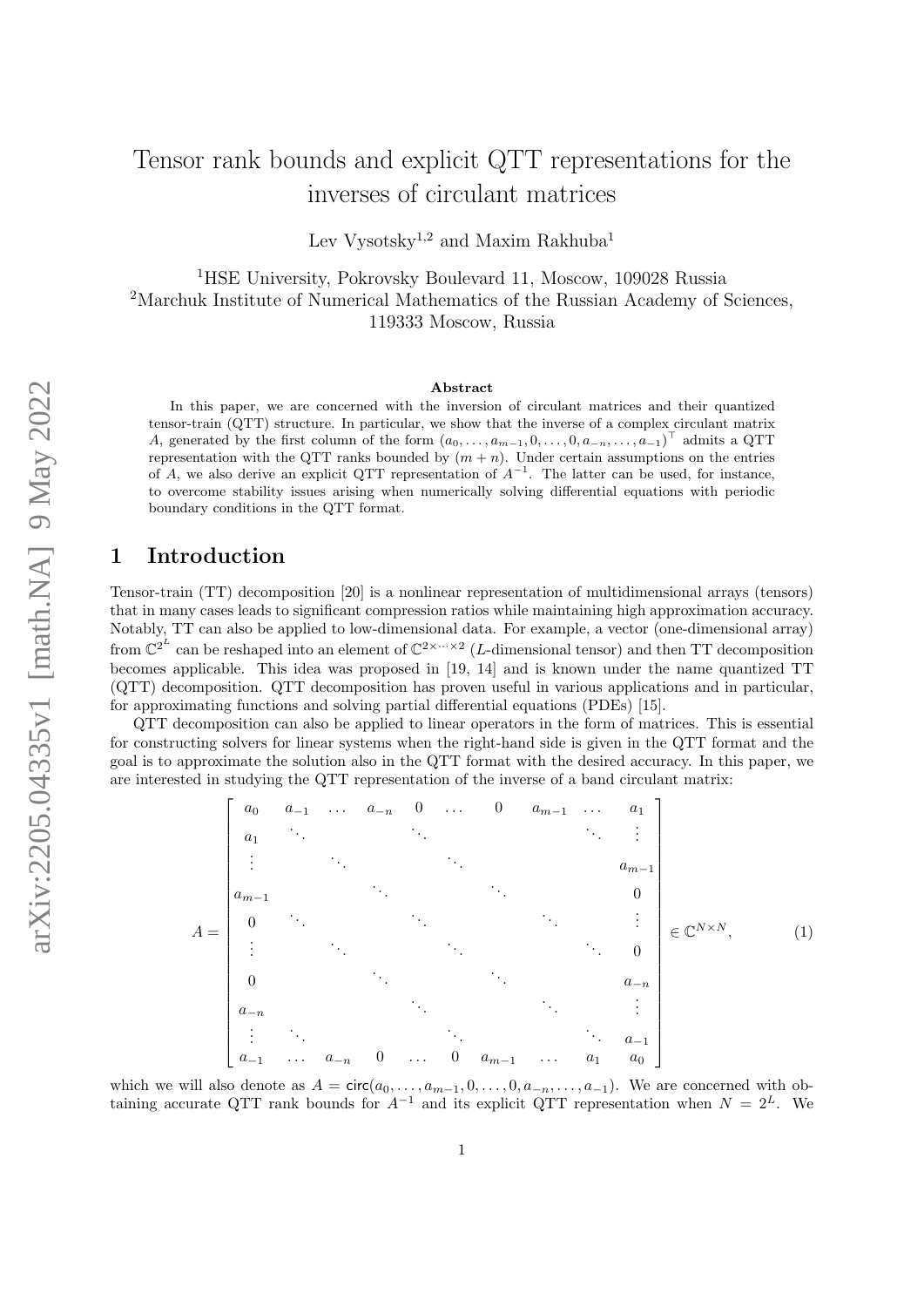emphasize the fact that the considered QTT ranks of matrices are not related to the standard matrix rank and, hence, small QTT ranks do not imply that the matrix under consideration is singular. The QTT rank bounds of  $A^{-1}$  can be useful, e.g., for obtaining rank bounds for the solution of linear systems with A, while the explicit QTT representation of  $A^{-1}$  can be used for constructing efficient solvers.

To formally introduce the QTT decomposition of a matrix, let us first introduce QTT decomposition of a vector  $x = \{x_i\}_{i=0}^{2^L-1} \in \mathbb{C}^{2^L}$ . Let us represent x as a multidimensional array  $X = \{X_{i_1...i_L}\}_{i_1,...,i_L=0}^{1,...,1} \in$  $\mathbb{C}^{2 \times \cdots \times 2}$  by the following bijection between an integer  $i = 0, \ldots, 2^L - 1$ , and L binary indices  $(i_1, \ldots, i_L)$ :

$$
i = \overline{i_L \dots i_1} \equiv \sum_{k=1}^{L} 2^{L-k} i_k,
$$

which is similar to a binary representation of i. Then we apply the TT decomposition to  $X$ :

$$
x_{\overline{i_L \dots i_1}} \equiv X_{i_1 \dots i_L} = \sum_{\alpha_1, \dots, \alpha_{L-1} = 1}^{r_1, \dots, r_{L-1}} G_{i_1 \alpha_1}^{(1)} G_{\alpha_1 i_2 \alpha_2}^{(2)} \dots G_{\alpha_{L-2} i_{L-1} \alpha_{L-1}}^{(L-1)} G_{\alpha_{L-1} i_L}^{(L)},
$$

where the minimal values of  $r_1, \ldots, r_{L-1}$  are called TT-ranks. Storing the so-called *core tensors*  $G^{(k)}$ ,  $k = 1, \ldots, L$  requires  $\mathcal{O}(Lr^2)$  bytes (here  $r = \max_k r_k$ ). We note that the total storage depends linearly on L (assuming r is independent of L) and, hence, logarithmically on the vector size  $N = 2^L$ . For function-related vectors, one can obtain bounds on the rank r, see [\[15\]](#page-19-3) and the reference therein.

Similarly, we introduce QTT decomposition of a matrix  $B = \{B_{i,j}\}_{i,j=0}^{2^L-1} \in \mathbb{C}^{2^L \times 2^L}$ , by binarizing two indices:  $i = i_L \dots i_1, j = j_L \dots j_1$  and merging  $i_k, j_k$  into pairs:

<span id="page-1-0"></span>
$$
B_{\overline{i_L \dots i_1}, \overline{j_L \dots j_1}} = \sum_{\alpha_1, \dots, \alpha_{L-1}=1}^{r_1, \dots, r_{L-1}} G_{i_1 j_1 \alpha_1}^{(1)} G_{\alpha_1 i_2 j_2 \alpha_2}^{(2)} \dots G_{\alpha_{L-2} i_{L-1} j_{L-1} \alpha_{L-1}}^{(L-1)} G_{\alpha_{L-1} i_L j_L}^{(L)}.
$$
(2)

As an example, one can consider an identity matrix  $I \in \mathbb{C}^{2^L \times 2^L}$ , whose elements can be expressed in terms of the Kronecker delta  $\delta_{\alpha\beta}$  as follows:

$$
I_{\overline{i_L \dots i_1}, \overline{j_L \dots j_1}} = \delta_{i_1 j_1} \delta_{i_2 j_2} \dots \delta_{i_L j_L},
$$

i.e., without any summation. Hence, the QTT ranks of the identity matrix are all equal to 1, even though the matrix is of full rank.

Asymptotically, representation [\(2\)](#page-1-0) leads to the same number of bytes in the core tensors  $G^{(k)}$ ,  $k = 1, \ldots, L$  as for the QTT representation of a vector:  $\mathcal{O}(Lr^2)$ . Fortunately, matrices arising after discretization of PDEs are also often of low rank [\[12\]](#page-19-4). Having access to both matrices and vectors in the QTT format, one can construct efficient algorithms for solving, for example, linear systems that avoid forming full matrices and vectors (see, e.g. [\[5\]](#page-18-0)).

To derive the QTT rank bounds of  $B = A^{-1}$ , where A is as in [\(1\)](#page-0-0), we show that the elements of its first column b have the form (Section [2\)](#page-2-0):

<span id="page-1-2"></span>
$$
b_i = \sum_{k=1}^{s} P_k(i) z_k^i,
$$
\n(3)

where  $z_k$  are the roots of  $g(z) = 0$  and  $h(z) = 0$ :

<span id="page-1-1"></span>
$$
g(z) = \sum_{k=-n}^{m-1} a_k z^{k+n}, \quad h(z) = \sum_{k=-n}^{m-1} a_k z^{m-k-1}, \tag{4}
$$

located inside  $U = \{z : |z| < 1\}$ , and where  $P_k(i)$  is a certain polynomial of i with the degree less than the multiplicity of  $z_k$ . We note that in [\[6\]](#page-18-1), the same formulas were obtained, but for the roots with all multiplicities equal to 1 and in, e.g., [\[26\]](#page-19-5) multiplicities greater than 1 were considered, but only for the case  $m = 2$ ,  $n = 1$ . To overcome these limitations, we have generalized the result to the case of arbitrary multiplicities. We impose only one restriction on  $A$  that is fundamental to the proposed approach: the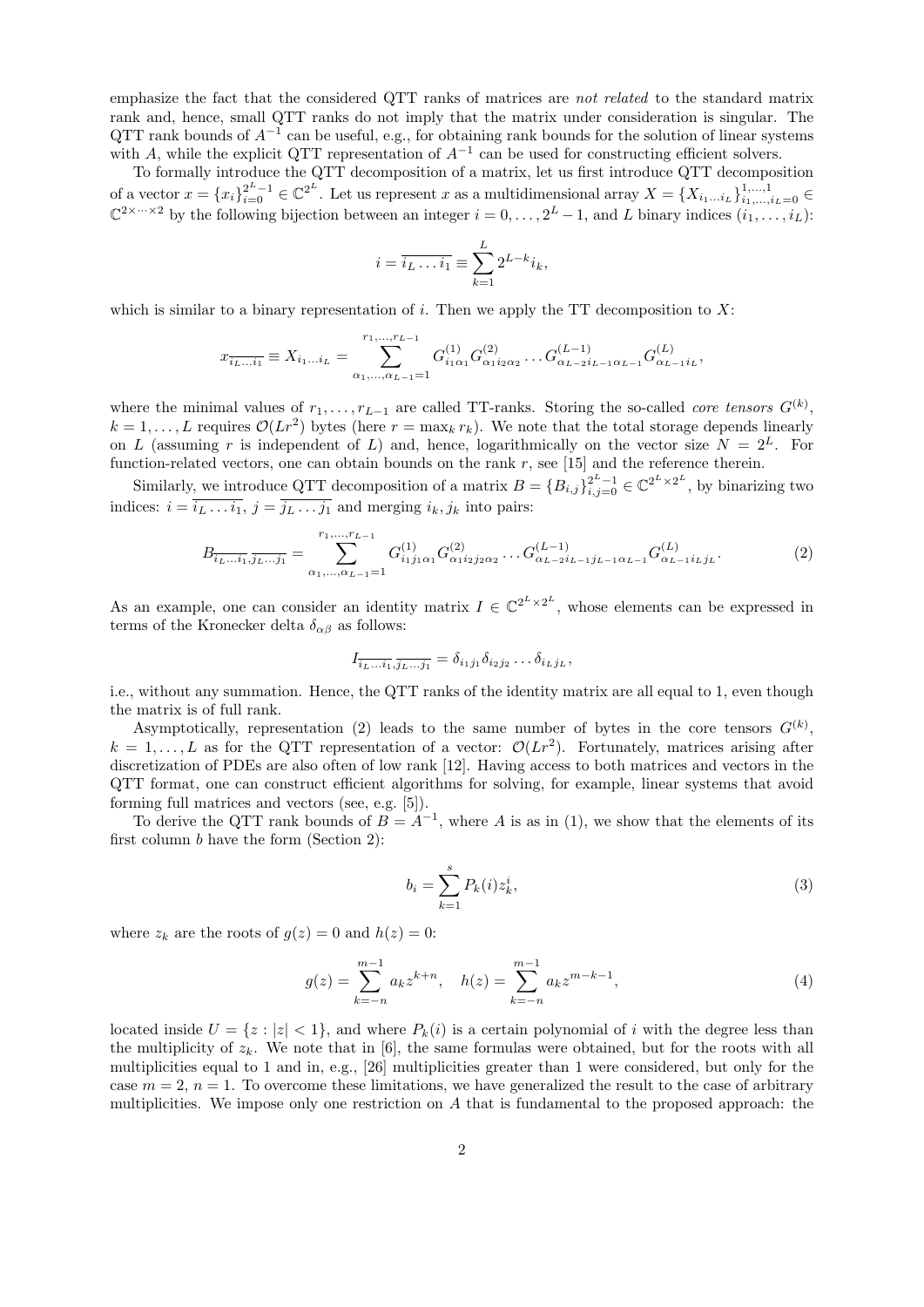polynomials  $g(z)$  and  $h(z)$  from [\(4\)](#page-1-1) must not have roots with absolute value 1, as it happens for singular matrices (but not only for them).

The structure of [\(3\)](#page-1-2) is utilized to estimate the QTT ranks of  $B = A^{-1}$ , which appear (Section [3\)](#page-7-0) to be bounded by  $(m + n)$ . As an alternative, one may derive the QTT representation of b and apply the result from [\[10\]](#page-18-2) to generate a QTT representation of a circulant matrix from its first column in the QTT format. Nevertheless, we note that such an approach leads to overestimated QTT rank values of B. The developed techniques are applied to several examples of circulant matrices (Section [5\)](#page-13-0), including the case of pseudoinverses.

In the case of simple roots  $z_k$ , we additionally derive explicit formulas for the QTT representation of B (Section [4\)](#page-9-0). Finally, we test the stability of our formulas numerically (Section [6\)](#page-15-0) on the example of a onedimensional convection-reaction-diffusion boundary value problem with periodic boundary conditions. The numerical results suggest that we can apply the proposed explicit formulas for large values of L without any stability issues. This is by contrast to naively applying TT solvers for linear systems directly to the matrix A, explicitly assembled in the QTT format.

Related work. For the QTT approximation of function-related vectors, we mention [\[14,](#page-19-2) [3,](#page-18-3) [8,](#page-18-4) [28\]](#page-19-6). The techniques for deriving explicit QTT representations of QTT matrices were developed in [\[12\]](#page-19-4) and applied to specific matrices, arsing in discretization of the Laplacian operator on a uniform grid. In [\[12\]](#page-19-4), there were also provided the inverses of these matrices in special cases of Neumann and Dirichlet boundary conditions. In the case of a Fourier matrix, no low-rank QTT representation exists, but the matrix-vector product can still be approximated efficiently in the QTT format [\[4\]](#page-18-5). In [\[10\]](#page-18-2), the QTT rank bounds and explicit formulas were derived for multilevel Toeplitz and circulant matrices. The rank bounds for band Toeplitz matrices were obtained in [\[22\]](#page-19-7).

In [\[23,](#page-19-8) [11,](#page-18-6) [2\]](#page-18-7), it was observed that the straightforward application of TT optimization-based solvers to linear systems arising from PDEs with matrices in the QTT format, leads to severe numerical instabilities. This problem was formalized in [\[1\]](#page-18-8) and originates from both ill conditioning of discretized differential operators and the ill conditioning of the tensor representations themselves. To overcome these issues, an explicit QTT representation of BPX-preconditioned systems was proposed in the same work, which was later used for multiscale and singularly-perturbed problems in [\[13,](#page-19-9) [17\]](#page-19-10). In [\[25\]](#page-19-11), a robust and efficient solver based on the alternating direction implicit method (ADI) and explicit inversion formulas for tridiagonal Toeplitz matrices was developed. This solver was applied to three-dimensional Schroedinger-type eigenvalue problems [\[16\]](#page-19-12).

To the best of our knowledge, no QTT rank bounds or explicit QTT formulas were derived either for inverses of general band circulant matrices or their special cases, such as one-dimensional Laplacian discretization with the periodic boundary conditions.

# <span id="page-2-0"></span>2 Circulant matrix inverse

In this section, we derive formulas for the inverse of a band circulant matrix, without imposing a QTT structure. The main results of this section are Theorem [2.1](#page-4-0) and Corollary [2.1.](#page-6-0) This section is mostly based on [\[6\]](#page-18-1), but we also take into account multiplicities of polynomial roots.

Let us consider a nondegenerate circulant matrix  $A \in \mathbb{C}^{N \times N}$  of the form [\(1\)](#page-0-0) with the additional assumption that

$$
m \ge 1, n \ge 0, a_{m-1} \ne 0, a_{-n} \ne 0.
$$

Let  $B \in \mathbb{C}^{N \times N}$  denote the inverse of A:  $B \equiv A^{-1}$ . It is well-known [\[27\]](#page-19-13) that the inverse of a circulant matrix is also a circulant. For  $j = 0, \ldots, N - 1$ , let  $b_j$  be the j-th element of the first column of B, i.e.,  $B_{j,0}$ . Using definition of the inverse, we may write for all  $k, \ell \in \{0, \ldots, N - 1\}$ :

$$
\sum_{j=0}^{N-1} A_{k,j} B_{j,\ell} = \delta_{k,\ell} \equiv \begin{cases} 1, & k = \ell, \\ 0, & \text{otherwise.} \end{cases}
$$

For circulants  $A$  and  $B$  this system of equations is equivalent to

$$
\sum_{j=0}^{N-1} A_{(k-j) \bmod N,0} B_{(j-\ell) \bmod N,0} = \delta_{k,\ell}, \ k,\ell \in \{0,\ldots,N-1\}
$$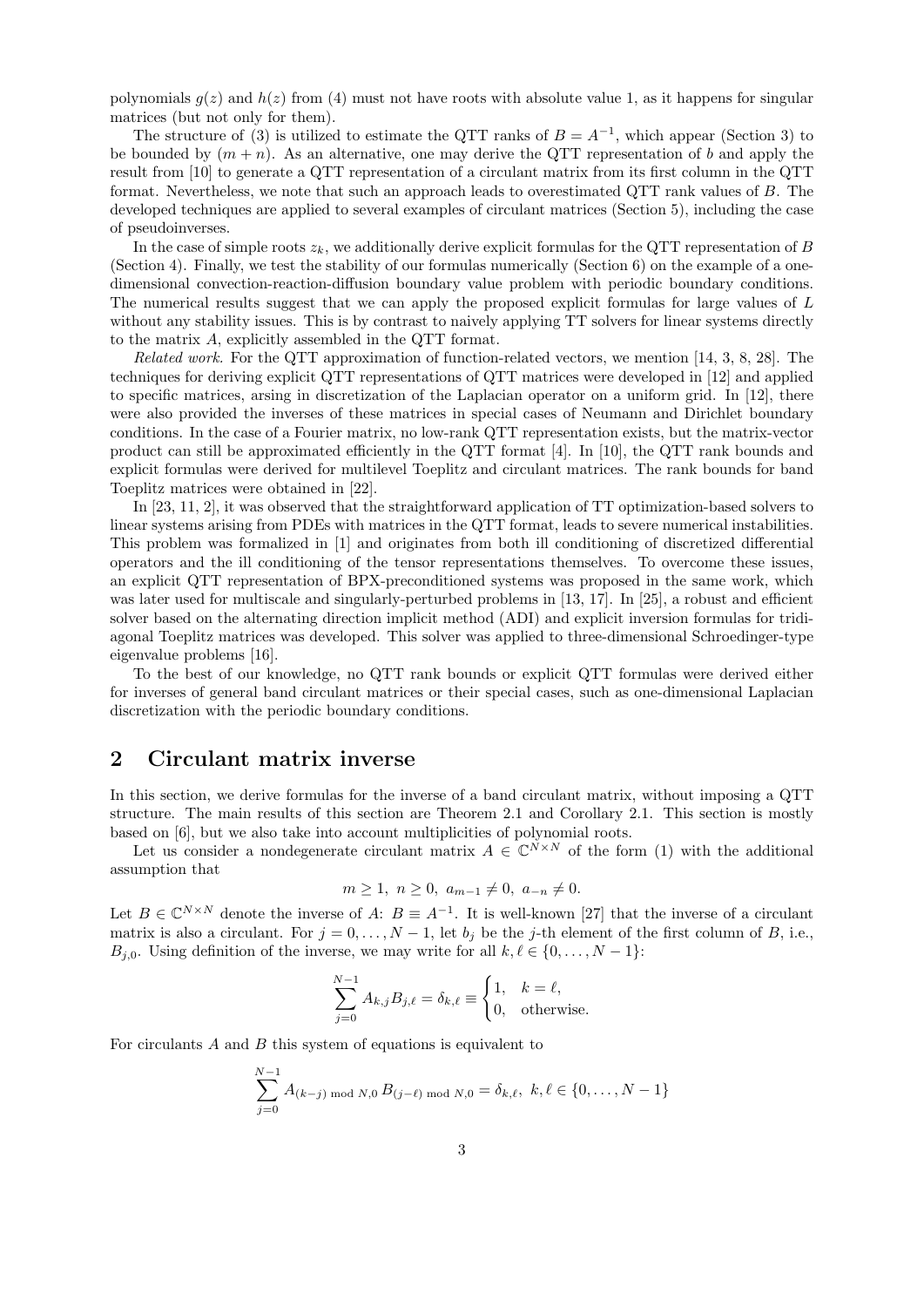<span id="page-3-1"></span>
$$
\sum_{j=0}^{N-1} A_{(k-j) \bmod N,0} b_{(j-\ell) \bmod N} = \delta_{k,\ell}, \ k, \ell \in \{0, \dots, N-1\}.
$$
 (5)

Next, we consider a biinfinite Toeplitz matrix  $A^{(\infty)}$  with the elements

$$
A_{i,j}^{(\infty)} = \begin{cases} a_{i-j}, & \text{if } -n \le i-j \le m-1, \\ 0, & \text{otherwise.} \end{cases}
$$

In other words,

A (∞) = . . . . . . . . . . . . . . . a<sup>0</sup> a−<sup>1</sup> . . . a−<sup>n</sup> 0 . . . a1 . . . . . . . . . . . . . . . . . . . . . . . . am−<sup>1</sup> 0 . . . . . . . . . .

Consider the equation

<span id="page-3-0"></span>
$$
A^{(\infty)}\xi = \beta,\tag{6}
$$

where  $\xi$  and  $\beta$  are biinfinite vectors with the elements  $\xi_j = b_j \mod N$  and

$$
\beta_j = \begin{cases} 1, \text{ if } j \text{ mod } N = 0, \\ 0, \text{ otherwise.} \end{cases}
$$

The notation  $A^{(\infty)}\xi$  implies biinfinite matrix-by-vector multiplication:

$$
\beta_k = \sum_{j=-\infty}^{\infty} A_{k,j}^{(\infty)} \xi_j, \quad k \in \mathbb{Z}.
$$

Note that these series are not truly infinite, as there are no more than  $m + n$  nonzero elements in each row of  $A^{(\infty)}$ . Thus, each of these series is convergent. We can also rewrite equation [\(6\)](#page-3-0) in a more verbose and, possibly, comprehensible form:

$$
A^{(\infty)}\begin{bmatrix} \vdots \\ b_0 \\ b_1 \\ \vdots \\ b_{N-1} \\ b_0 \\ \vdots \end{bmatrix} = \begin{bmatrix} \vdots \\ 1 \\ 0 \\ \vdots \\ 0 \\ 1 \\ \vdots \end{bmatrix}.
$$

<span id="page-3-2"></span>**Lemma 2.1.** Equations [\(5\)](#page-3-1) and [\(6\)](#page-3-0), considered as equations for  $b_0, \ldots, b_{N-1}$  are equivalent.

Proof. See the proof in Appendix [A.](#page-20-0)

We will denote by U the unit circle on the complex plane, i.e.  $U = \{z \in \mathbb{C} : |z| = 1\}$ . Let us consider the Laurent polynomial  $f(z)$ :

<span id="page-3-3"></span>
$$
f(z) \equiv a_{-n}z^{-n} + \dots + a_{-1}z^{-1} + a_0 + a_1z + \dots + a_{m-1}z^{m-1}.
$$
 (7)

or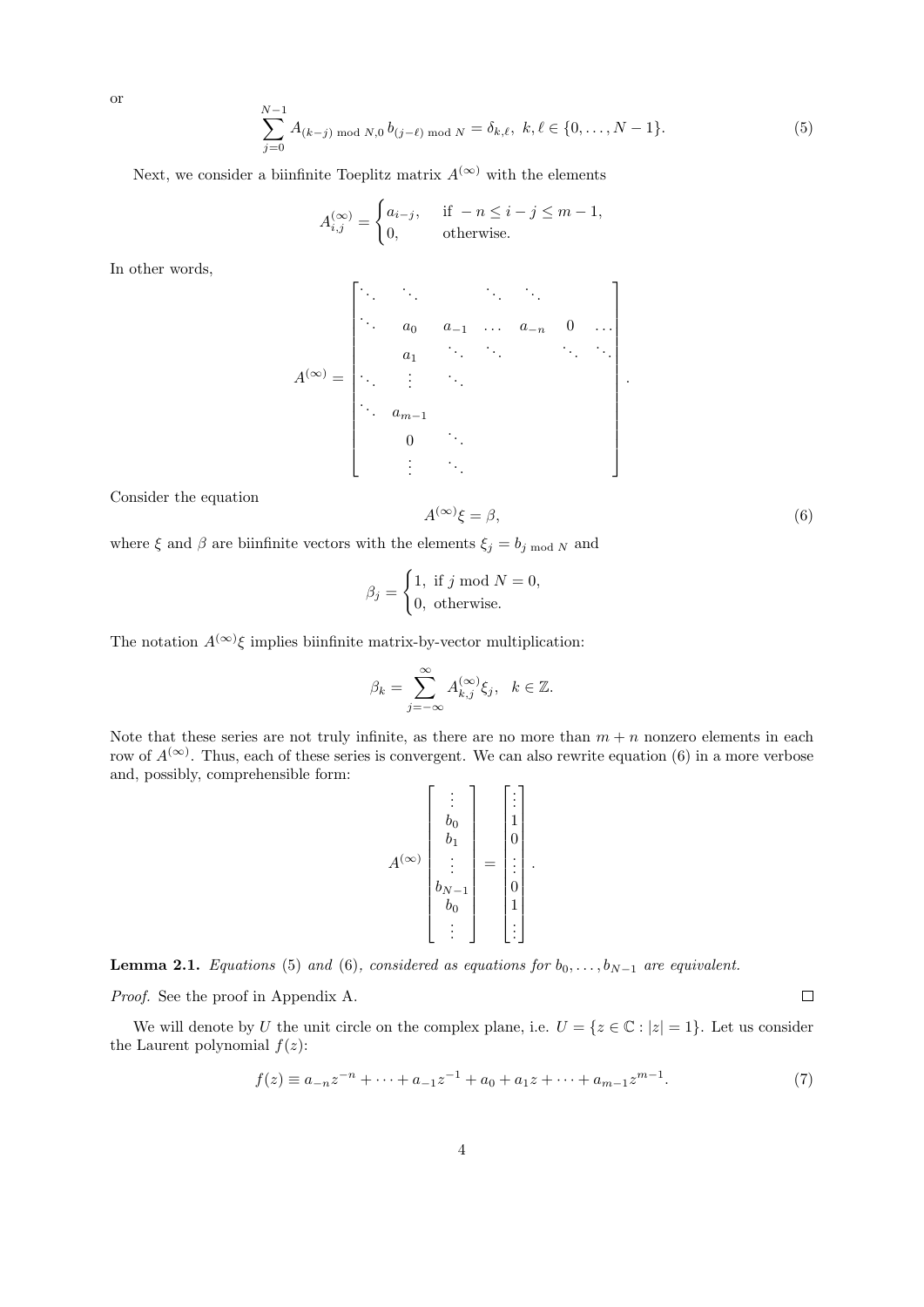Let us additionally assume that  $f(z)$  does not have roots on U (i.e.  $f(z) \neq 0$  for all  $z \in U$ ). Note that this implies the same property for Laurent polynomial  $f(z^{-1})$ , as if  $f(z^{-1}) = 0$  for some  $z = \in U$ , then  $f(z_+) = 0$  for  $z_+ = z_-^{-1} \in U$ . Now consider biinfinite matrix  $B^{(\infty)}$  with the elements:

<span id="page-4-1"></span>
$$
B_{j,\ell}^{(\infty)} = \frac{1}{2\pi i} \oint_U \frac{z^{\ell-j-1} dz}{f(z)}.
$$
 (8)

<span id="page-4-2"></span>**Lemma 2.2.** Matrix  $B^{(\infty)}$  is the right inverse of  $A^{(\infty)}$ .

$$
A^{(\infty)}B^{(\infty)} = I^{(\infty)},
$$

where  $I^{(\infty)}$  is a biinfinite identity matrix:  $I_{k,\ell}^{(\infty)} = \delta_{k,\ell}$ .

Proof. See the proof in Appendix [A.](#page-20-0)

Now we can prove the main result of this section.

<span id="page-4-0"></span>**Theorem 2.1.** Let m and n be nonnegative integers such that  $m \geq 2$  and  $A \in \mathbb{C}^{N \times N}$  be the circulant matrix of the form [\(1\)](#page-0-0). Denote by  $g(z)$  and  $h(z)$  the polynomials

$$
g(z) \equiv \sum_{k=-n}^{m-1} a_k z^{k+n}, \quad h(z) \equiv \sum_{k=-n}^{m-1} a_k z^{m-k-1}.
$$

Assume that  $q(z)$  does not have roots on the unit cirle U. Denote  $z_1, \ldots, z_s$  the roots of  $q(z)$  located inside U and  $p_1, \ldots, p_k$  their respective orders. Similarly, denote  $w_1, \ldots, w_t$  the roots of  $h(z)$  located inside U and  $q_1, \ldots, q_t$  their respective orders.

Under these conditions A is invertible and its inverse is the circulant matrix  $B \in \mathbb{C}^{N \times N}$  with the elements  $B_{j,\ell} = b_{(j-\ell) \bmod N}$ :

$$
b_j = \sum_{k=1}^s \sum_{p'=0}^{p_k-1} c_{g,k,p'}(-j+n-1+N) \frac{p'}{z_k} z_j^{j+n-1+N-p'} + \sum_{k=1}^t \sum_{q'=0}^{q_k-1} c_{h,k,q'}(j+m-2) \frac{q'}{w_k^{j+m-2-q'}},
$$

where

$$
c_{g,k,p'} = \sum_{p=p'}^{p_k-1} \frac{1}{(p_k-1)!} {p_k-1 \choose p} {p \choose p'} \left(\frac{1}{g_k(z)}\right)_{|z=z_k}^{(p_k-1-p)} \left(\frac{1}{1-z^N}\right)_{|z=z_k}^{(p-p')}, \quad g_k(z) = \prod_{m \neq k} (z-z_m)^{p_m},
$$
  

$$
c_{h,k,q'} = \sum_{q=q'}^{q_k-1} \frac{1}{(q_k-1)!} {q_k-1 \choose q} {q \choose q'} \left(\frac{1}{h_k(z)}\right)_{|z=w_k}^{(q_k-1-q)} \left(\frac{1}{1-z^N}\right)_{|z=w_k}^{(q-q')}, \quad h_k(z) = \prod_{m \neq k} (z-w_m)^{p_w},
$$

where  $(f(z))^{(p)}\big|_{z=w}$  denotes the p-th derivative of  $f(z)$  at  $z=w$  and  $M<sup>\pm</sup>$  denotes the falling factorial:

$$
M^{\underline{r}} = \begin{cases} 1, & \text{if } r = 0, \\ M(M-1)\dots(M-r+1), & \text{otherwise.} \end{cases}
$$

*Proof.* Note that the Laurent polynomial  $f(z)$  corresponding to A does not have roots on U, because  $g(z) = f(z)z^n$  by the Theorem's condition does not have such roots. Thus, the matrix  $B^{(\infty)}$  is defined correctly. Moreover, it means that  $h(z)$  also does not have roots on U.

Let us express the elements of  $B^{(\infty)}$  through the roots of  $g(z)$  and  $h(z)$ . As  $B^{(\infty)}$  is a (biinfinite) circulant, it suffices to compute only its first column. First, let us perform the substitution  $w = z^{-1}$  in the integral [\(8\)](#page-4-1):

$$
B_{j,0}^{(\infty)} = \frac{1}{2\pi i} \oint_U \frac{z^{-j-1}dz}{f(z)} = -\frac{1}{2\pi i} \oint_U \frac{w^{j+1}}{f(w^{-1})} \cdot \frac{-dw}{w^2} = \frac{1}{2\pi i} \oint_U \frac{w^{j-1}dw}{f(w^{-1})}.
$$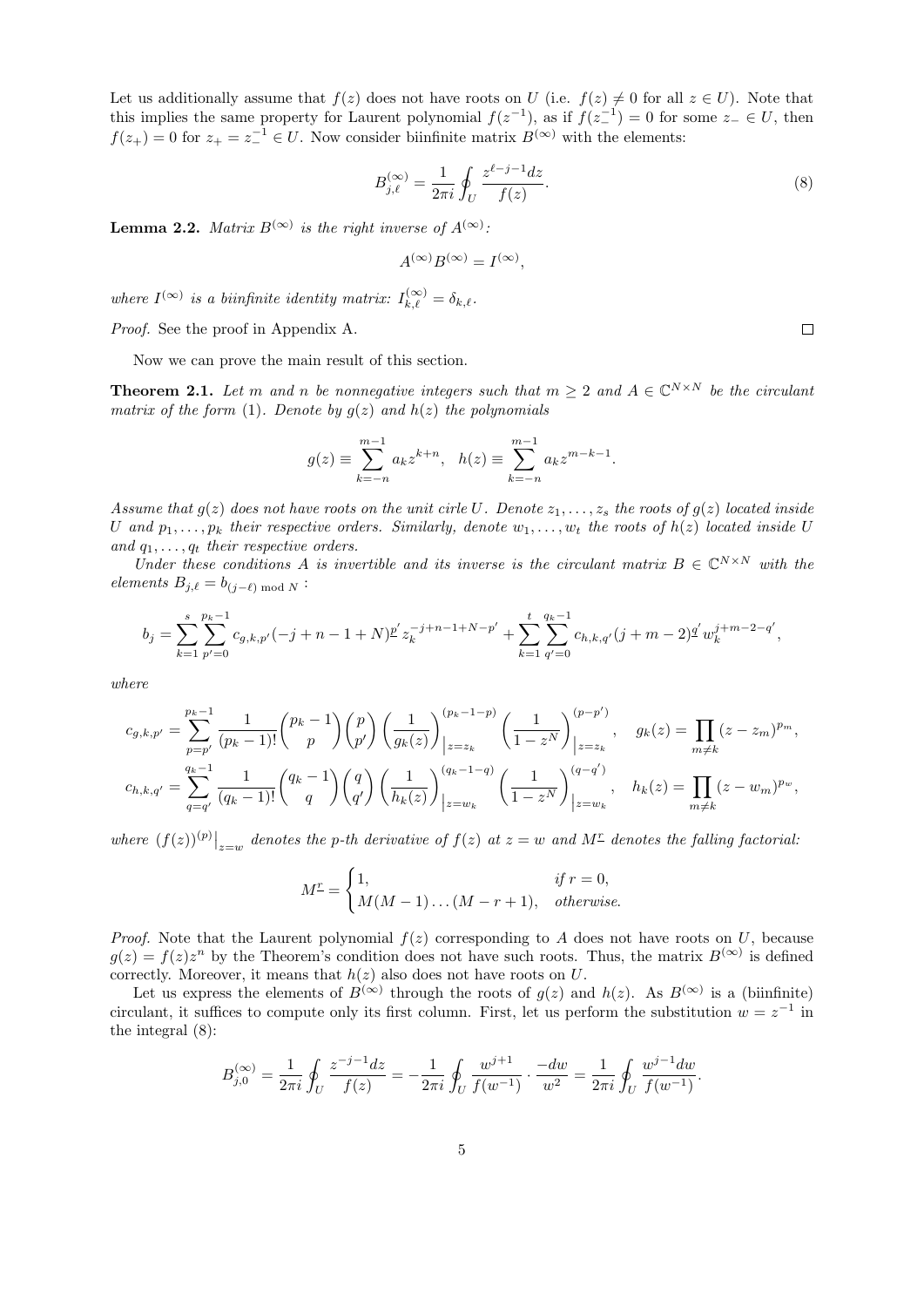Note that there appeared two minuses (one from the differential  $d(w^{-1})$  and one from the change of the integral direction) that gave a plus. Now we can split the formula for  $B_{j,0}^{(\infty)}$  into two cases:

$$
B_{j,0}^{(\infty)} = \begin{cases} \frac{1}{2\pi i} \oint_U \frac{z^{-j-1}dz}{f(z)} = \frac{1}{2\pi i} \oint_U \frac{z^{-j+n-1}dz}{g(z)}, & \text{if } j < 0, \\ \frac{1}{2\pi i} \oint_U \frac{z^{j-1}dz}{f(z^{-1})} = \frac{1}{2\pi i} \oint_U \frac{z^{j+m-2}dz}{h(z)}, & \text{if } j \ge 0. \end{cases}
$$

Note that  $g(0) = a_{-n} \neq 0$  and  $h(0) = a_{m-1} \neq 0$ , so zero is not a root of  $g(z)$  and  $h(z)$ . Moreover, as  $m \ge 2$  and  $n \ge 0$ , both powers  $j + m - 2$  and  $-j + n - 1$  are nonnegative for the corresponding values of j. Thus the integrands above have singularities only at the roots of  $g(z)$  and  $h(z)$  respectively. We will transform the expression for  $j < 0$ , as the case of  $j \ge 0$  is handled analogously.

Using the residue theorem and the formula for the residue at the pole of order  $p_k$ , we can write (for  $j < 0$ :

$$
B_{j,0}^{(\infty)} = \frac{1}{2\pi i} \oint_U \frac{z^{-j+n-1} dz}{g(z)} = \sum_{k=1}^s \text{Res}\left(\frac{z^{-j+n-1}}{g(z)}, z_k\right) = \sum_{k=1}^s \frac{1}{(p_k-1)!} \left(\frac{z^{-j+n-1}}{g_k(z)}\right)_{|z=z_k}^{(p_k-1)}.
$$

Using the higher order product rule, we obtain

$$
B_{j,0}^{(\infty)} = \sum_{k=1}^{s} \frac{1}{(p_k - 1)!} \sum_{p=0}^{p_k - 1} {p_k - 1 \choose p} (z^{-j+n-1})^{(p)}|_{z=z_k} \left(\frac{1}{g_k(z)}\right)_{|z=z_k}^{(p_k - 1 - p)}
$$

.

For  $j \geq 0$  the formula is very similar:

$$
B_{j,0}^{(\infty)} = \sum_{k=1}^t \frac{1}{(q_k-1)!} \sum_{q=0}^{q_k-1} {q_k-1 \choose q} (z^{j+m-2})^{(q)}|_{z=w_k} \left(\frac{1}{h_k(z)}\right)_{|z=w_k}^{(q_k-1-q)}.
$$

Let us now demonstrate that  $\xi = B^{(\infty)}\beta$  is a solution of [\(6\)](#page-3-0) and is N-periodic. First,

$$
\sum_{\ell=-\infty}^{\infty} B_{j,\ell}^{(\infty)} \beta_{\ell} = \sum_{\ell=-\infty}^{\infty} B_{j,N\ell}^{(\infty)} = \sum_{\ell=-\infty}^{\infty} B_{j-N\ell,0}^{(\infty)}.
$$

The periodicity of this expression is obvious: if  $j = j_1 + N j_2$ , we can write using the change of the summation variable:

$$
\sum_{\ell=-\infty}^{\infty} B_{j-N\ell,0}^{(\infty)} = \sum_{\ell=-\infty}^{\infty} B_{j_1-N(\ell-j_2),0}^{(\infty)} = \sum_{\ell=-\infty}^{\infty} B_{j_1-N\ell,0}^{(\infty)}.
$$

Thus, it is sufficient to consider the case  $j = 0, \ldots, N - 1$ . For these values of j we split the sum in the following way:

<span id="page-5-0"></span>
$$
\sum_{\ell=-\infty}^{\infty} B_{j-N\ell,0}^{(\infty)} = \sum_{\ell=1}^{\infty} B_{j-N\ell,0}^{(\infty)} + \sum_{\ell=-\infty}^{0} B_{j-N\ell,0}^{(\infty)}.
$$

In the first sum the row index  $j - N\ell$  is negative for all values of  $\ell$  and in the second sum the row index is nonnegative for all values of  $\ell$ . Thus, we can use the formulas for  $B_{j,0}$  obtained above to write

$$
\sum_{\ell=-\infty}^{\infty} B_{j-N\ell,0} = \sum_{k=1}^{s} \frac{1}{(p_k-1)!} \sum_{p=0}^{p_k-1} {p_k-1 \choose p} \left(\frac{1}{g_k(z)}\right)_{|z=z_k}^{(p_k-1-p)} \sum_{\ell=1}^{\infty} (z^{-j+N\ell+n-1})^{(p)}|_{z=z_k} +
$$
  
+ 
$$
\sum_{k=1}^{t} \frac{1}{(q_k-1)!} \sum_{q=0}^{q_k-1} {q_k-1 \choose q} \left(\frac{1}{h_k(z)}\right)_{|z=w_k}^{(q_k-1-q)} \sum_{\ell=-\infty}^{0} (z^{j-N\ell+m-2})^{(q)}|_{z=w_k}.
$$
 (9)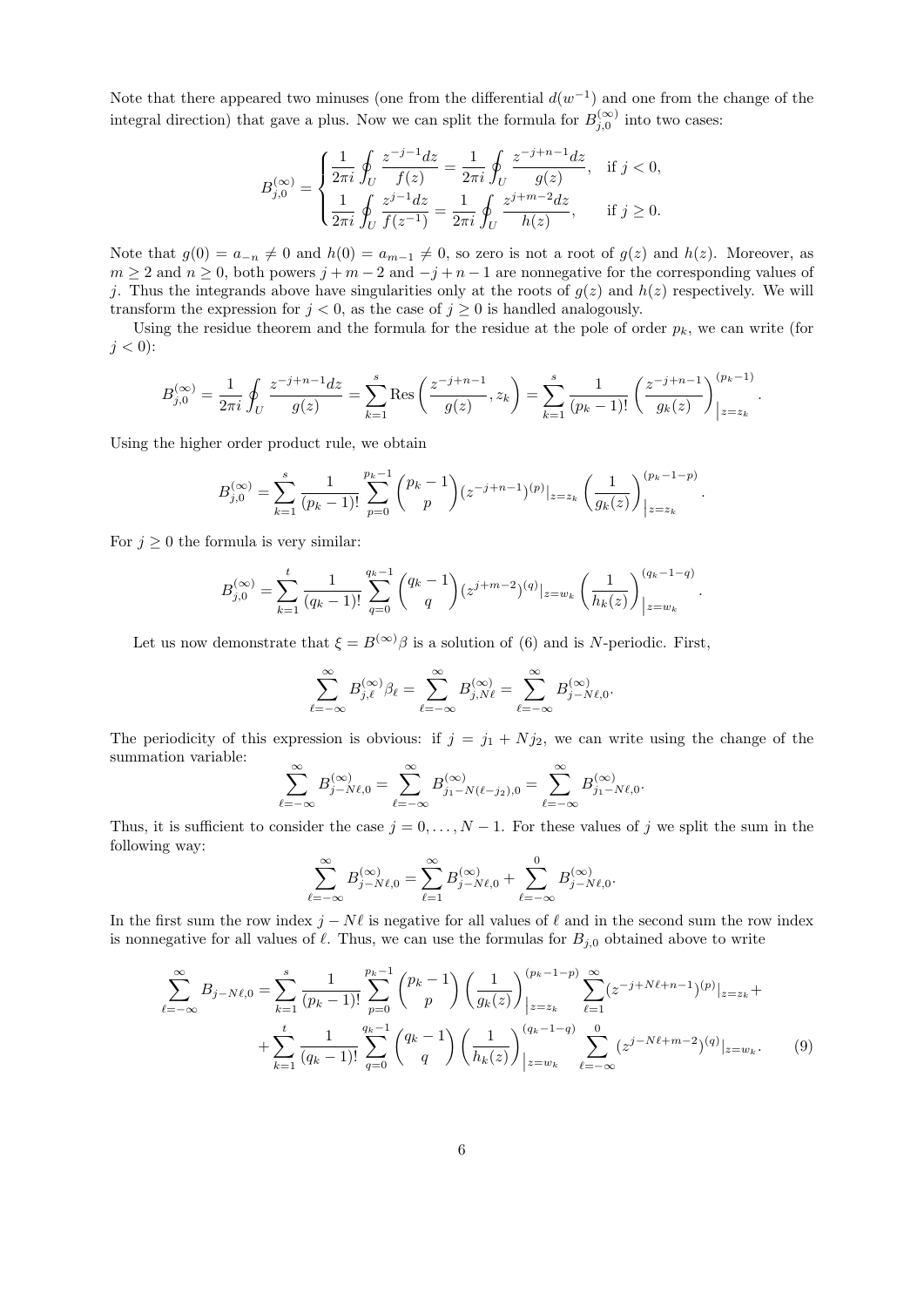As  $|z_k| < 1$  and  $|w_k| < 1$ , the series  $\sum_{\ell=1}^{\infty} P(\ell) z^{-j+N\ell+n-1}$  and  $\sum_{\ell=0}^{\infty} P(\ell) z^{j+N\ell+m-2}$  converge uniformly in the (small enough) neighbourhood of  $z_k$  and  $w_k$  respectively for any polynomial  $P(\ell)$ . Thus, the summation and the  $p$ -th derivative can be swapped, so we can obtain

$$
\sum_{\ell=1}^{\infty} (z^{-j+N\ell+n-1})^{(p)}|_{z=z_k} = \left(\frac{z^{-j+n-1+N}}{1-z^N}\right)_{|z=z_k}^{(p)} = \sum_{p'=0}^{p} \binom{p}{p'} (z^{-j+n-1+N})^{(p')}|_{z=z_k} \left(\frac{1}{1-z^N}\right)_{|z=z_k}^{(p-p')}.
$$

The other series is computed in the same manner:

$$
\sum_{\ell=0}^{\infty} (z^{j+N\ell+m-2})^{(q)}|_{z=w_k} = \sum_{q'=0}^{q} \binom{q}{q'} (z^{j+m-2})^{(q')}|_{z=w_k} \left(\frac{1}{1-z^N}\right)_{|z=w_k}^{(q-q')}.
$$

Plugging these expression in [\(9\)](#page-5-0), we finally get

$$
\sum_{\ell=-\infty}^{\infty} B_{j-N\ell,0} = \sum_{k=1}^{s} \sum_{p=0}^{p_k-1} \sum_{p'=0}^{p} \frac{1}{(p_k-1)!} {p_k-1 \choose p} {p \choose p'} \left(\frac{1}{g_k(z)}\right)_{|z=z_k}^{(p_k-1-p)} \left(\frac{1}{1-z^N}\right)_{|z=z_k}^{(p-p')} (z^{-j+n-1+N})^{(p')}|_{z=z_k} +
$$
  
+ 
$$
\sum_{k=1}^{t} \sum_{q=0}^{q_k-1} \sum_{q'=0}^{q} \frac{1}{(q_k-1)!} {q_k-1 \choose q} {q \choose q'} \left(\frac{1}{h_k(z)}\right)_{|z=w_k}^{(q_k-1-q)} \left(\frac{1}{1-z^N}\right)_{|z=w_k}^{(q-q')} (z^{j+m-2})^{(q')}|_{z=w_k}
$$

Changing the summation order and using the formula for  $c_{g,k,p'}$  and  $c_{h,k,q'}$ , we can write:

$$
\sum_{\ell=-\infty}^{\infty} B_{j-N\ell,0}^{(\infty)} = \sum_{k=1}^{s} \sum_{p'=0}^{p_k-1} c_{g,k,p'}(z^{-j+n-1+N})^{(p')} |_{z=z_k} + \sum_{k=1}^{t} \sum_{q'=0}^{q_k-1} c_{h,k,q'}(z^{j+m-2})^{(q')} |_{z=w_k}
$$

Now, the  $p'$ -th derivative of a monomial can be written using the falling factorial:

$$
(z^{-j+n-1+N})^{(p')}|_{z=z_k} = (-j+n-1+N)^{p'} z_k^{-j+n-1+N-p'},
$$

the similar holds for  $(z^{j+m-2})^{(q')}|_{z=w_k}$ . So finally we come to

$$
\sum_{\ell=-\infty}^{\infty} B_{j-N\ell,0}^{(\infty)} = \sum_{k=1}^{s} \sum_{p'=0}^{p_k-1} c_{g,k,p'}(-j+n-1+N) \frac{p'}{z_k} z_k^{-j+n-1+N-p'} + \sum_{k=1}^{t} \sum_{q'=0}^{q_k-1} c_{h,k,q'}(j+m-2) \frac{q'}{w_k^{j+m-2-q'}}.
$$

Note that we have implicitly shown that the series  $\sum_{\ell} B_{j,N\ell}^{(\infty)}$  converge and, therefore, the biinfinite vector  $\xi = B^{(\infty)}\beta$  is correctly defined (its N-periodicity has been shown above). Now it remains to demonstrate that  $\xi$  is the solution of [\(6\)](#page-3-0):

$$
A^{(\infty)}\xi = A^{(\infty)}(B^{(\infty)}\beta) = (A^{(\infty)}B^{(\infty)})\beta = I^{(\infty)}\beta = \beta.
$$

We have used the fact that multiplication of biinfinite matrices  $A^{(\infty)}$ ,  $B^{(\infty)}$  and  $\beta$  is associative. Generally, such multiplication is not associative, but in our case multiplication by  $A^{(\infty)}$  involves only finite number of summands for each element of the product, so the associativity property holds. Application of Lemma [2.1](#page-3-2) finishes the proof.  $\Box$ 

<span id="page-6-0"></span>**Corollary 2.1.** Under the conditions of Theorem [2.1,](#page-4-0) if both  $q(z)$  and  $h(z)$  have only simple roots inside the unit circle U, then A is invertible and its inverse is the circulant matrix  $B \in \mathbb{C}^{N \times N}$  with elements  $B_{j,\ell} = b_{(j-\ell) \bmod N}$ :

$$
b_j = \sum_{k=1}^s \frac{1}{g_k(z_k)(1 - z_k^N)} z_k^{-j+n-1+N} + \sum_{k=1}^t \frac{1}{h_k(w_k)(1 - w_k^N)} w_k^{j+m-2},
$$

where

$$
g_k(z) = \frac{g(z)}{z - z_k}, \quad h_k(z) = \frac{h(z)}{z - w_k}.
$$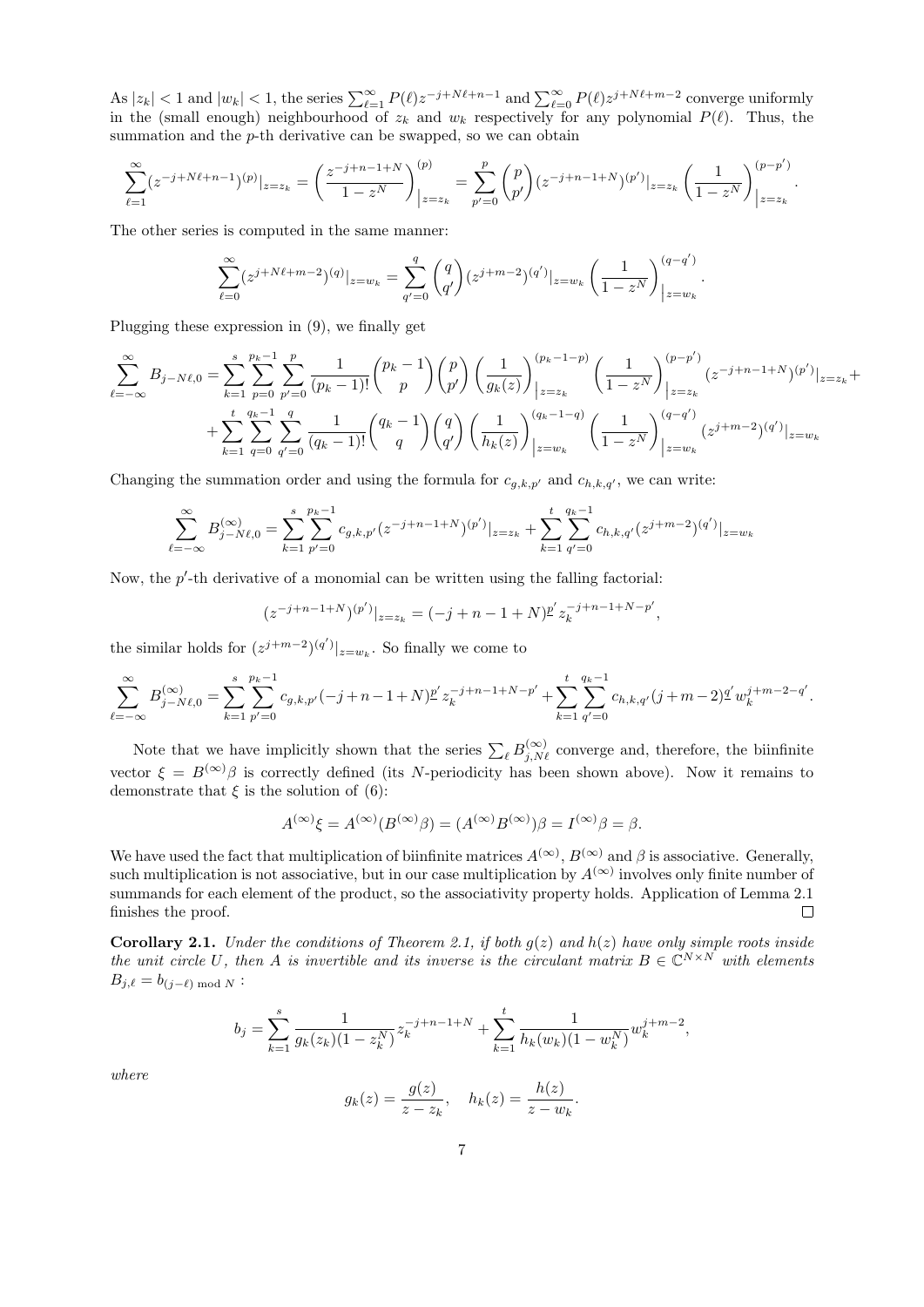We have proven that if  $f(z)$  (or, equivalently,  $g(z)$  or  $h(z)$ ) does not have roots on U, then A is invertible. The reverse, however, is not generally true, as is demonstrated by the following result and a counterexample.

**Proposition 2.1.** The circulant  $A \in \mathbb{C}^{N \times N}$  is invertible if and only if the corresponding polynomial  $g(z)$ does not have roots of the form  $e^{-\frac{2\pi i}{N}s}$ ,  $s \in \{0, \ldots, N-1\}$ .

*Proof.* It is well known that the eigenvalues  $\lambda_s$  of A are the elements of column  $F_N A_{:,0}$ , where  $F_N \in \mathbb{C}^{N \times N}$ is the Fourier matrix:  $(F_N)_{s,t} = e^{-\frac{2\pi i}{N}st}$ . Thus,

$$
\lambda_s = \sum_{t=0}^{N-1} e^{-\frac{2\pi i}{N}st} A_{t,0} = \sum_{t=0}^{m-1} e^{-\frac{2\pi i}{N}st} A_{t,0} + \sum_{t=-n}^{-1} e^{-\frac{2\pi i}{N}s(N+t)} A_{N+t,0} =
$$
  
= 
$$
\sum_{t=0}^{m-1} e^{-\frac{2\pi i}{N}st} a_t + \sum_{t=-n}^{-1} e^{-\frac{2\pi i}{N}st} a_t = f(e^{-\frac{2\pi i}{N}s}).
$$

A is invertible if and only if  $\lambda_s \neq 0$  or, equivalently,  $f(e^{-\frac{2\pi i}{N}s}) \neq 0$  for all  $s = 0, \ldots, N-1$ . This property is equivalent to the statement that  $g(z) = z^n f(z)$  does not have roots of the described form.  $\Box$ 

Example 2.1. Let us also construct a counterexample. Consider the following circulant:

$$
A = \begin{bmatrix} 1 & 0 & 1 \\ 1 & 1 & 0 \\ 0 & 1 & 1 \end{bmatrix}.
$$

It is invertible:

$$
A^{-1} = \frac{1}{2} \begin{bmatrix} 1 & 1 & -1 \\ -1 & 1 & 1 \\ 1 & -1 & 1 \end{bmatrix}.
$$

But  $f(z) = 1 + z$  has a root  $(-1) \in U$ , so Theorem [2.1](#page-4-0) is not applicable.

# <span id="page-7-0"></span>3 QTT rank bounds of circulants

This section is devoted to the derivation of QTT rank bounds of the circulant matrix inverse. The following theorem gives us a general result for tensor rank bounds of circulants with a specific first column, which belongs to a low-dimensional space of discrete functions.

Note that in the current and following sections we use letter  $i$  to denote indices instead of imaginary Note that in the current and following sections we use fetter  $i$  to denot unit in contrast to Section [2.](#page-2-0) For the latter we will use the notation  $\sqrt{-1}$ .

<span id="page-7-1"></span>**Theorem 3.1.** Consider a function  $f : \mathbb{Z} \to \mathbb{C}$  and let  $f_q(i) \equiv f(i + q)$  for every fixed  $q \in \mathbb{Z}$ . Assume that the following linear space of functions is finite-dimensional:

$$
V \equiv \text{span}\{f_q \mid q \in \mathbb{Z}\}.
$$

Consider a circulant  $A \in \mathbb{C}^{(N_1N_2)\times(N_1N_2)}$  with the elements  $A_{ij} = f((i - j) \bmod N_1N_2)$ , and a following "reshaped" matrix  $\widehat{A} \in \mathbb{C}^{N_1^2 \times N_2^2}$ :

$$
\widehat{A}_{i_1N_1+j_1,i_2N_2+j_2} = A_{i_1N_2+i_2,j_1N_2+j_2}, \quad i_1, j_1 \in \{0, \ldots, N_1-1\}, \quad i_2, j_2 \in \{0, \ldots, N_2-1\}.
$$

Then

$$
\operatorname{rank}\widehat{A}\leq 1+\dim V.
$$

*Proof.* Let us transform the formula for an element of  $\widehat{A}$ :

$$
\begin{aligned} \widehat{A}_{i_1N_1+i_1,i_2N_2+i_2} &= f\Big(\big((i_1N_2+i_2)-(j_1N_2+j_2)\big) \bmod N_1N_2\Big) = \\ &= f\Big(\big((i_1-j_1)N_2+(i_2-j_2)\big) \bmod N_1N_2\Big) = \\ &= f\big((\Delta_1N_2+\Delta_2) \bmod N_1N_2\big), \end{aligned}
$$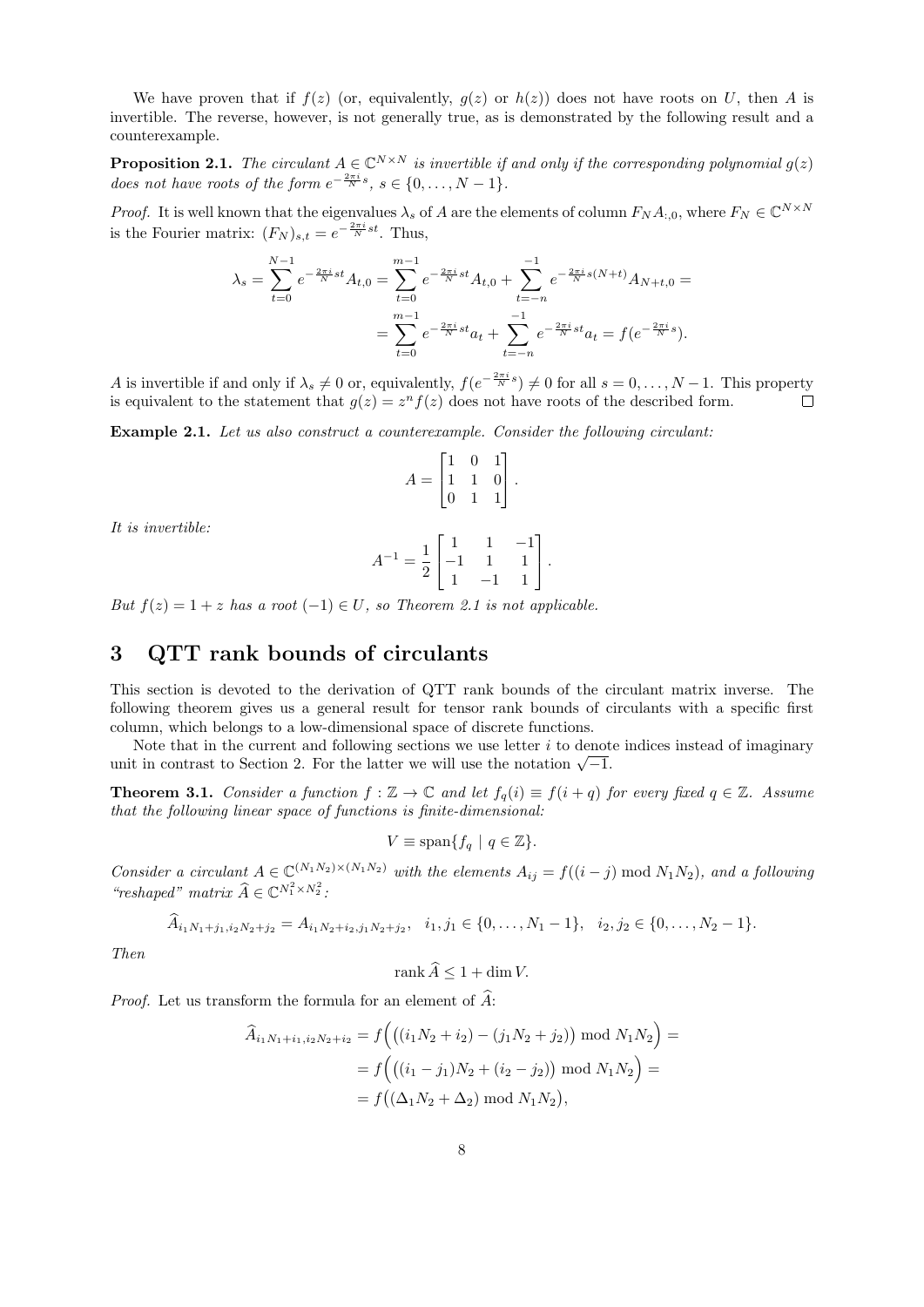where

$$
\Delta_1 = \Delta_1(i_1, j_1) \equiv i_1 - j_1,
$$
  
\n $\Delta_2 = \Delta_2(i_2, j_2) \equiv i_2 - j_2.$ 

Note that  $\Delta_1 \in [-N_1+1, N_1-1]$  and  $\Delta_2 \in [-N_2+1, N_2-1]$ . Thus,  $\Delta_1 N_2 + \Delta_2 \in [-N_1N_2+1, N_1N_2-1]$ , so

$$
(\Delta_1 N_2 + \Delta_2) \text{ mod } N_1 N_2 = \begin{cases} \Delta_1 N_2 + \Delta_2, & \text{if } \Delta_1 > 0, \\ \Delta_1 N_2 + \Delta_2 + N_1 N_2, & \text{if } \Delta_1 < 0, \\ \Delta_2 \text{ mod } N_1, & \text{if } \Delta_1 = 0. \end{cases}
$$

Now it can be seen that the row  $u \equiv A_{i_1N_1+j_1,:}$ , corresponding to any  $\Delta_1 \neq 0$  (i.e.  $i_1 \neq j_1$ ) has the form

<span id="page-8-0"></span>
$$
u_{i_2N_2+j_2} = f(\Delta_2(i_2,j_2) + \varphi(\Delta_1))
$$
\n(10)

for some  $\varphi(\Delta_1) \in \mathbb{Z}$ . Let us fix a basis  $\{g^{(1)}, \ldots, g^{(r)}\}$  of the function space V. Each row u of the form [\(10\)](#page-8-0) can be expressed as a linear combination of columns  $v^{(1)}, \ldots, v^{(r)} \in \mathbb{C}^{N_2^2}$ .

$$
v_{i_2N_2+j_2}^{(i)} = g^{(i)}(\Delta_2(i_2,j_2)).
$$

On the other hand, the rows of  $\hat{A}$  corresponding to  $\Delta_1 = 0$  (i.e.  $i_1 = j_1$ ) are all equal to each other and to the vector  $v^{(r+1)} \in \mathbb{C}^{N_2^2}$  with the elements

$$
v_{i_2N_2+j_2}^{(r+1)} = f(\Delta_2(i_2, j_2) \bmod N_1).
$$

We have proven that  $\text{Im}(\widehat{A}) \subset \text{span}\{v^{(1)}, \ldots, v^{(r+1)}\}$ . Thus, the rank of  $\widehat{A}$  does not exceed  $1+\dim V$ .

**Corollary [3.1](#page-7-1).** If under the conditions of Theorem 3.1 the circulant A is of shape  $2^L \times 2^L$  for some positive integer L, then it admits a QTT representation with the ranks not greater than  $1 + \dim V$ .

*Proof.* First, we recall the fact that the k-th QTT rank of  $A, k = 1, ..., L - 1$ , is equal to the rank of unfolding matrix  $A_k \in \mathbb{C}^{2^{2k} \times 2^{2(L-k)}}$  (see [\[20\]](#page-19-0)):

$$
(A_k)_{\overline{j_k i_k \dots j_1 i_1}}, \overline{j_L i_L \dots j_{k+1} i_{k+1}} = A_{\overline{i_L \dots i_1}}, \overline{j_L \dots j_1}.
$$

Let us denote  $N_1 \equiv 2^k$ ,  $N_2 \equiv 2^{L-k}$  and consider the matrix  $\widehat{A}_k \in \mathbb{C}^{N_1^2 \times N_2^2}$  from Theorem [3.1:](#page-7-1)

$$
(\widehat{A}_k)_{\overline{i_k \dots i_1 j_k \dots j_1}, \overline{i_L \dots i_{k+1} j_L \dots j_{k+1}}} = A_{\overline{i_L \dots i_1}, \ \overline{j_L \dots j_1}}.
$$

From the Theorem it follows that rank  $\hat{A} \leq 1 + \dim V$ . It remains to notice that  $A_k$  can be obtained from  $\widehat{A}_k$  by permuting its rows and columns. In other words,  $A_k = P_1 \widehat{A}_k P_2$  where  $P_1$  and  $P_2$  are permutation matrices of appropriate size. Thus, rank  $A_k = \text{rank } \widehat{A}_k \leq \dim V + 1$ . matrices of appropriate size. Thus, rank  $A_k = \text{rank } \widehat{A}_k \le \dim V + 1$ .

<span id="page-8-1"></span>**Corollary 3.2.** Let  $A \in \mathbb{C}^{2^L \times 2^L}$  be a circulant with elements  $f((i - j) \mod 2^L)$  where

$$
f(i) = \sum_{k=1}^{s} P_k(i) z_k^i
$$

for some polynomials  $P_1(i), \ldots, P_s(i)$  of degrees  $p_1, \ldots, p_s$  respectively, and  $z_1, \ldots, z_s \in \mathbb{C}$ . Then  $QTT$ ranks of A do not exceed  $s + 1 + p_1 + \cdots + p_s$ .

Proof. Note that

$$
f_j(i) = f(i+j) = \sum_{k=1}^{s} P_k(i+j) z_k^{i+j} = \sum_{k=1}^{s} P_{k,j}(i) z_k^{i}
$$

for some polynomials  $P_{k,j}(i)$  of degrees  $p_1, \ldots, p_s$  respectively. Thus, the set of functions

 $\{z_1^i, iz_1^i, \ldots, i^{p_1}z_1^i, \ldots, z_s^i, iz_s^i, \ldots, i^{p_s}z_s^i\}$ 

contains the basis of space V, so dim  $V \leq (1+p_1) + \cdots + (1+p_s)$ .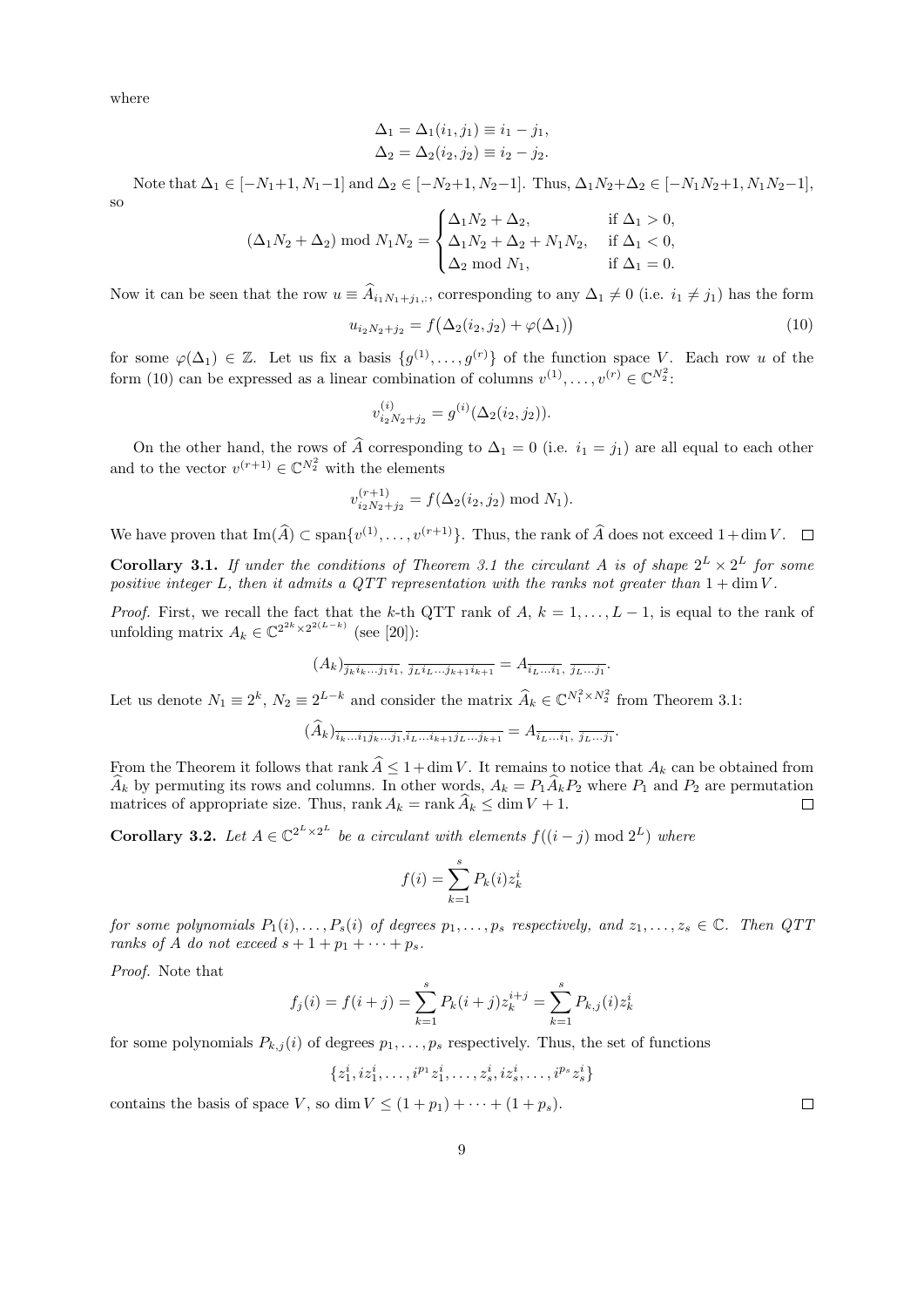**Corollary 3.3.** Fix an arbitrary positive integer L and let  $A \in \mathbb{C}^{2^L \times 2^L}$  be a circulant satisfying the conditions of Theorem [2.1.](#page-4-0) Then the QTT ranks of  $A^{-1}$  do not exceed  $m + n$ .

*Proof.* From Theorem [2.1](#page-4-0) it follows that  $(A^{-1})_{ij} = f((i - j) \mod 2^{L})$ , where

$$
f(i) = \sum_{k=1}^{s} \sum_{p'=0}^{p_k-1} c_{g,k,p'}(-i+n-1+N) \frac{p'}{z_k} z_k^{-i+n-1+N-p'} + \sum_{k=1}^{t} \sum_{q'=0}^{q_k-1} c_{h,k,q'}(i+m-2) \frac{q'}{w_k} w_k^{i+m-2-q'}.
$$

We can rewrite this equality in the following way:

$$
f(i) = \sum_{k=1}^{s} P_k(i) \left(\frac{1}{z_k}\right)^i + \sum_{k=1}^{t} Q_k(i) w_k^i,
$$
  
\n
$$
P_k(i) = \sum_{p'=0}^{p_k-1} c_{g,k,p'} z_k^{n-1+N-p'}(-i+n-1+N) \underline{p}',
$$
  
\n
$$
Q_k(i) = \sum_{q'=0}^{q_k-1} c_{h,k,q'} w_k^{m-2-q'}(i+m-2) \underline{q}'.
$$

Obviously,  $P_k(i)$  and  $Q_k(i)$ , viewed as functions of i, are polynomials of degree  $p_k - 1$  and  $q_k - 1$ respectively. From Corollary [3.2](#page-8-1) it follows that QTT ranks of  $A^{-1}$  do not exceed

<span id="page-9-1"></span>
$$
1 + \sum_{k=1}^{s} p_k + \sum_{k=1}^{t} q_k.
$$
 (11)

Consider all roots of  $g(z)$ :  $z_1, \ldots, z_s, z_{s+1}, \ldots, z_{s'}$  with their respective multiplicities:  $p_1, \ldots, p_s$ ,  $p_{s+1}, \ldots, p_{s'}$ . Here  $z_k$  lies inside the unit circle U for  $k \leq s$  and outside of it for  $s < k \leq s'$ . Next we note that  $h(z) = g(z^{-1})z^{m+n-1}$ . Together with the facts that  $\deg h(z) = \deg g(z)$  and  $a_{m-1} \neq 0$  and  $a_{-n} \neq 0$  it implies that the roots of  $h(z)$  are  $z_1^{-1}, \ldots, z_s^{-1}, z_{s+1}^{-1}, \ldots, z_{s'}^{-1}$  (with respective multiplicities  $p_1,\ldots,p_s, p_{s+1},\ldots,p_{s'}$ . Thus we can conclude that  $s'=s+t$  and for some permutation  $\sigma\in S_t$  we have  $w_k = z_{s+\sigma(k)}^{-1}$  and  $q_k = p_{s+\sigma(k)}$ .

As the sum of multiplicities of roots of a polynomial of degree  $(m+n-1)$  equals  $(m+n-1)$ , we can use [\(11\)](#page-9-1) to state that QTT ranks of  $A^{-1}$  do not exceed

$$
1 + \sum_{k=1}^{s} p_k + \sum_{k=1}^{t} p_{s+\sigma(k)} = 1 + \sum_{k=1}^{s'} p_k = 1 + (m+n-1) = m+n.
$$

<span id="page-9-0"></span>4 Explicit QTT representation

To derive an explicit QTT representation of a matrix, it is convenient to introduce the so-called strong Kronecker product [\[12\]](#page-19-4). Before we define it, let us introduce the *core matrices*  $Q_k$ , associated with the k-th core  $G^{(k)}$ ,  $k = 1, \ldots, L$ , as follows:

<span id="page-9-2"></span>
$$
Q_k = \begin{bmatrix} G^{(k)}(1, :, :, 1) & \dots & G^{(k)}(1, :, :, r_k) \\ \vdots & \ddots & \vdots \\ G^{(k)}(r_{k-1}, :, :, 1) & \dots & G^{(k)}(r_{k-1}, :, :, r_k) \end{bmatrix} \in \mathbb{C}^{2r_{k-1} \times 2r_k}.
$$
 (12)

The strong Kronecker product, denoted as  $\bowtie$ , is defined for such block matrices.

**Definition 4.1.** Let A and B be block matrices, both with  $p \times q$  and  $q \times r$  blocks  $A_{\alpha\gamma}$ ,  $B_{\gamma\beta}$  of the size  $2 \times 2$ , where  $\alpha = 1, \ldots, p$ ,  $\beta = 1, \ldots, r$ ,  $\gamma = 1, \ldots, q$ . Their strong Kronecker product  $A \Join B$  is a  $p \times r$ block matrix with the blocks of the size  $4 \times 4$  such that:

$$
(A \bowtie B)_{\alpha\beta} = \sum_{\gamma=1}^{q} A_{\alpha\gamma} \otimes B_{\gamma\beta}.
$$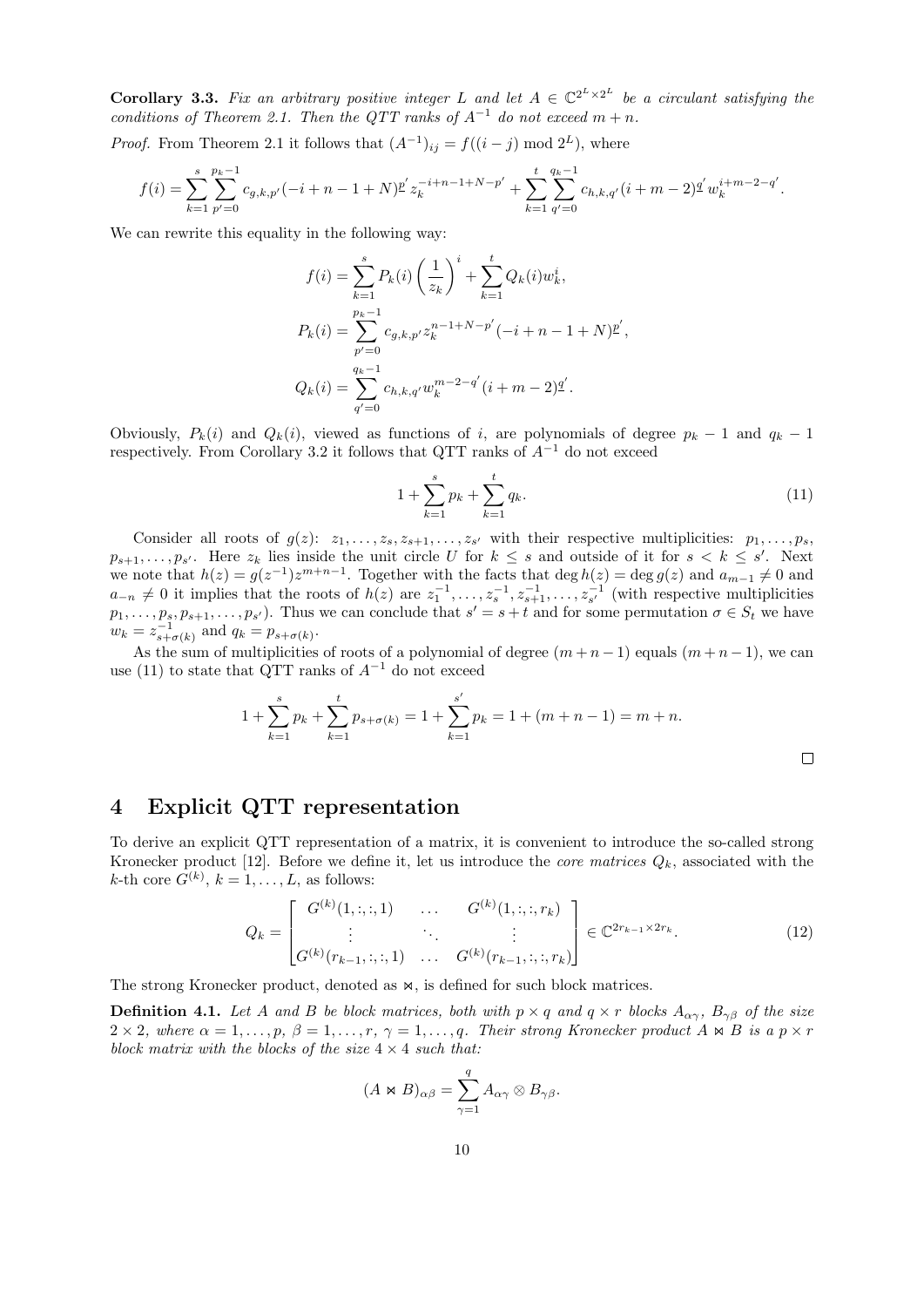Now we can write the matrix B, given by its QTT cores  $G^{(k)}$  and the respective core matrices  $Q_k$ (Eq. [\(12\)](#page-9-2)) in terms of the strong Kronecker product as [\[12\]](#page-19-4):

$$
B=Q_1\bowtie Q_2\bowtie \cdots \bowtie Q_L.
$$

<span id="page-10-0"></span>Lemma 4.1 ([\[12\]](#page-19-4),[\[20\]](#page-19-0)). Let  $B_1 = Q_1^{(1)} \Join \cdots \Join Q_L^{(1)}$  $L^{(1)}$  and  $B_2 = Q_1^{(2)} \bowtie \cdots \bowtie Q_L^{(2)}$  $L^{(2)}$ . Then for  $c_1, c_2 \in \mathbb{C}$ , the QTT representation of  $c_1B_1 + c_2B$  can be written in terms of its core matrices as

$$
c_1B_1 + c_2B_2 = \begin{bmatrix} Q_1^{(1)} & Q_1^{(2)} \end{bmatrix} \Join \begin{bmatrix} Q_2^{(1)} & & \\ & Q_2^{(2)} \end{bmatrix} \Join \cdots \Join \begin{bmatrix} Q_{L-1}^{(1)} & & \\ & Q_{L-1}^{(2)} & & \\ & & Q_{L-1}^{(2)} \end{bmatrix} \Join \begin{bmatrix} c_1Q_L^{(1)} \\ c_2Q_L^{(2)} \end{bmatrix}.
$$

A direct consequence of Lemma [4.1](#page-10-0) is that the QTT ranks of a sum of two QTT matrices are bounded by the sum of the QTT ranks of the summands.

Next, let us move to the derivation of the explicit QTT representation of a circulant matrix inverse. Let us introduce a cyclic permutation matrix

$$
P_L = \begin{bmatrix} 0 & & & 1 \\ 1 & \ddots & & \\ & \ddots & \ddots & \\ & & 1 & 0 \end{bmatrix} \in \mathbb{R}^{2^L \times 2^L},
$$

which allows us to naturally represent any circulant in terms of the powers of  $P_L$ :

$$
circ(c_0, c_1, \ldots, c_{2^L-1}) = c_0 I + c_1 P_L + \cdots + c_{2^L} P_L^{2^L-1}.
$$

The following explicit QTT representation holds for the  $\overline{i_1 \dots i_L}$ -th power of  $P_L$ .

<span id="page-10-2"></span>**Lemma 4.2** ([\[10\]](#page-18-2), Lemma 3.2). Let  $L \geq 2$ . Then  $P_L^{i_1...i_L}$  admits a QTT representation with the ranks  $(2, 2, \ldots, 2)$ :

$$
P_L^{i_1...i_L} = U_{i_L} \bowtie V_{i_{L-1}} \bowtie \cdots \bowtie V_{i_2} \bowtie W_{i_1},
$$

where

$$
U_0 = \begin{bmatrix} I & H \end{bmatrix}, \quad U_1 = \begin{bmatrix} H & I \end{bmatrix},
$$
  
\n
$$
V_0 = \begin{bmatrix} I & J' \\ J & J \end{bmatrix}, \quad V_1 = \begin{bmatrix} J' \\ J & I \end{bmatrix},
$$
  
\n
$$
W_0 = \begin{bmatrix} I \\ J \end{bmatrix}, \quad W_1 = \begin{bmatrix} J' \\ J \end{bmatrix},
$$

and

$$
I = \begin{bmatrix} 1 & 0 \\ 0 & 1 \end{bmatrix}, \quad J = \begin{bmatrix} 0 & 1 \\ 0 & 0 \end{bmatrix}, \quad J' = \begin{bmatrix} 0 & 0 \\ 1 & 0 \end{bmatrix}.
$$

Corollary [2.1](#page-6-0) provides an explicit formula in case of the simple roots of  $g(z)$  and  $h(z)$ , which allows us to write  $b_j$  as a weighted sum of the exponents of the form  $z_t^{\pm j}$ . The next proposition provides an explicit QTT representation in this case.

<span id="page-10-1"></span>**Proposition 4.1.** Let  $L > 2$  and consider a circulant  $B_L \in \mathbb{C}^{2^L \times 2^L}$  defined by its first column

$$
(B_L)_j = \alpha_1 w_1^j + \dots + \alpha_r w_r^j,
$$

where  $\alpha_t, w_t \in \mathbb{C}$ ,  $t = 1, \ldots, r$ , are given constants. Then  $B_L$  admits an explicit QTT representation with the ranks  $(2, r + 1, r + 1, \ldots, r + 1)$ :

$$
B_L = Q_1 \bowtie Q_2 \bowtie \cdots \bowtie Q_L,
$$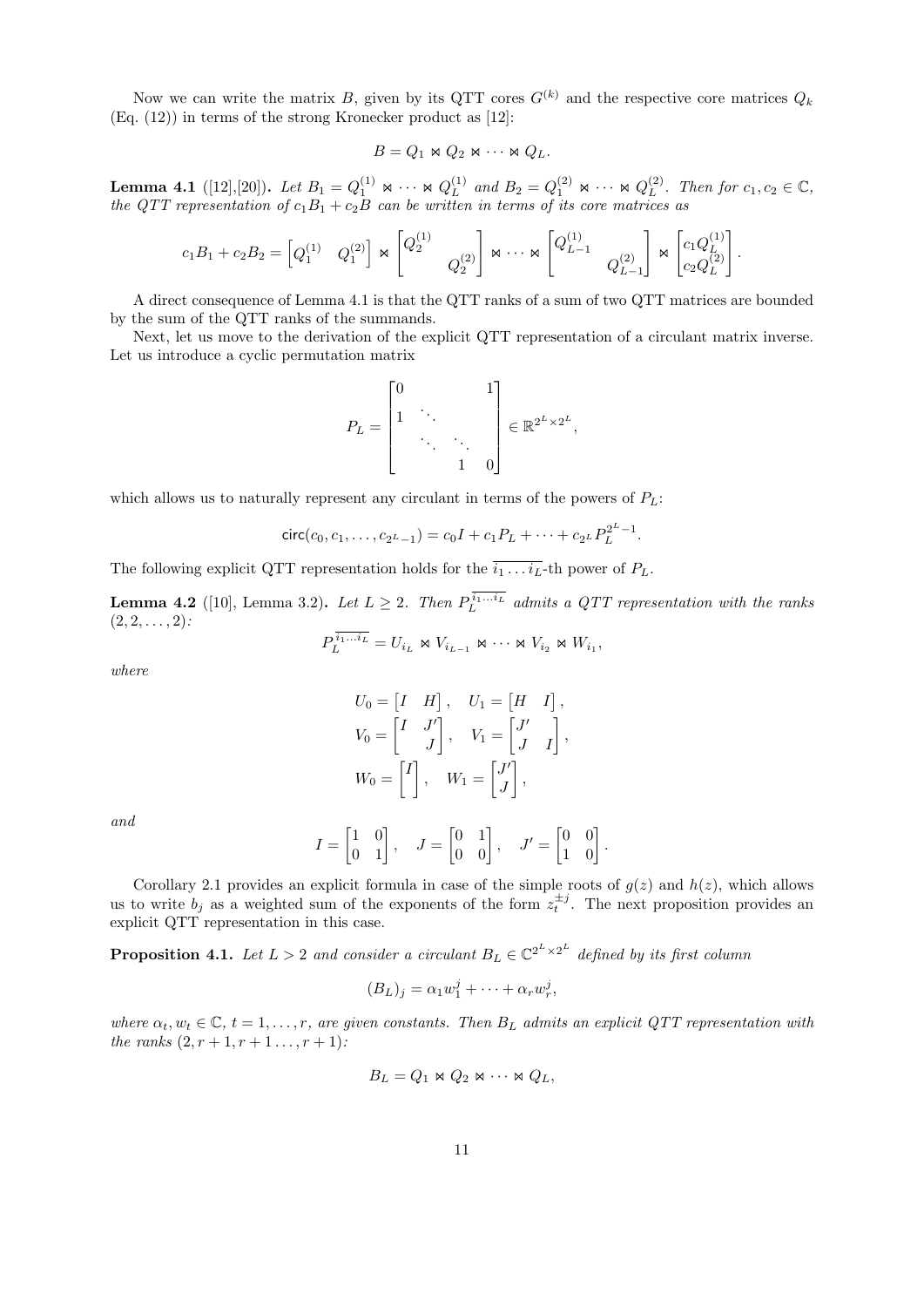where

$$
Q_{1} = \begin{bmatrix} I & H \end{bmatrix},
$$
  
\n
$$
Q_{2} = \begin{bmatrix} I & K_{1,2} & \dots & K_{r,2} \\ M_{1,2} & \dots & M_{r,2} \end{bmatrix},
$$
  
\n
$$
Q_{k} = \begin{bmatrix} I & K_{1,k} & \cdots & K_{r,k} \\ M_{1,k} & & & \\ & \ddots & & \\ & & M_{r,k} \end{bmatrix}, \quad k = 3, \dots, L - 1,
$$
  
\n
$$
Q_{L} = \begin{bmatrix} (\sum_{t} \alpha_{t}) I + (\sum_{t} \alpha_{t} w_{t}) J' + (\sum_{t} \alpha_{t} w_{t}^{2^{L}-1}) J \\ \alpha_{1} w_{1} M_{1,L} & & \\ \vdots & & \\ \alpha_{r} w_{r} M_{r,L} & \end{bmatrix}
$$

and where for all  $t = 1, \ldots, r, k = 1, \ldots, L$ 

$$
K_{t,k} = J' + q_{t,k}^{2^{k}-2} J,
$$
  
\n
$$
M_{t,k} = q_{t,k} I + q_{t,k}^{2} J' + J,
$$
  
\n
$$
q_{t,k} = w_{t}^{2^{L-k}}.
$$

Proof. See the proof in Appendix [B.](#page-21-0)

Despite the fact that Proposition [4.1](#page-10-1) provides explicit QTT formulas for the circulant inverse in the case of simple roots, it is not robust in this form. Indeed, some of the exponents will have the form  $w_t^{-j}$ ,  $j = 0, \ldots, 2^L - 1$ , and since  $|w_t| < 1$ , we will get  $|w_t^{-2^L}$  $\left| \frac{t}{t} \right|^2$   $\geq$  1 for large L. To avoid this issue, we modify Proposition [4.1](#page-10-1) as follows.

<span id="page-11-0"></span>**Corollary 4.1.** Let  $L > 2$  and consider a circulant  $B_L \in \mathbb{C}^{2^L \times 2^L}$  defined by its first column

$$
(B_L)_j = \alpha_1 w_1^j + \dots + \alpha_{r_1} w_{r_1}^j + \beta_1 z_1^{2^L - j} + \dots + \beta_{r_2} z_{r_2}^{2^L - j},
$$

where  $\alpha_t, w_t \in \mathbb{C}$ ,  $t = 1, \ldots, r_1$  and  $\beta_t, z_t \in \mathbb{C}$ ,  $t = 1, \ldots, r_2$ , are given constants. Then  $B_L$  admits an explicit QTT representation with the ranks  $(2, r_1 + r_2 + 1, r_1 + r_2 + 1, \ldots, r_1 + r_2 + 1)$ :

$$
B_L = Q_1 \bowtie Q_2 \bowtie \cdots \bowtie Q_L,
$$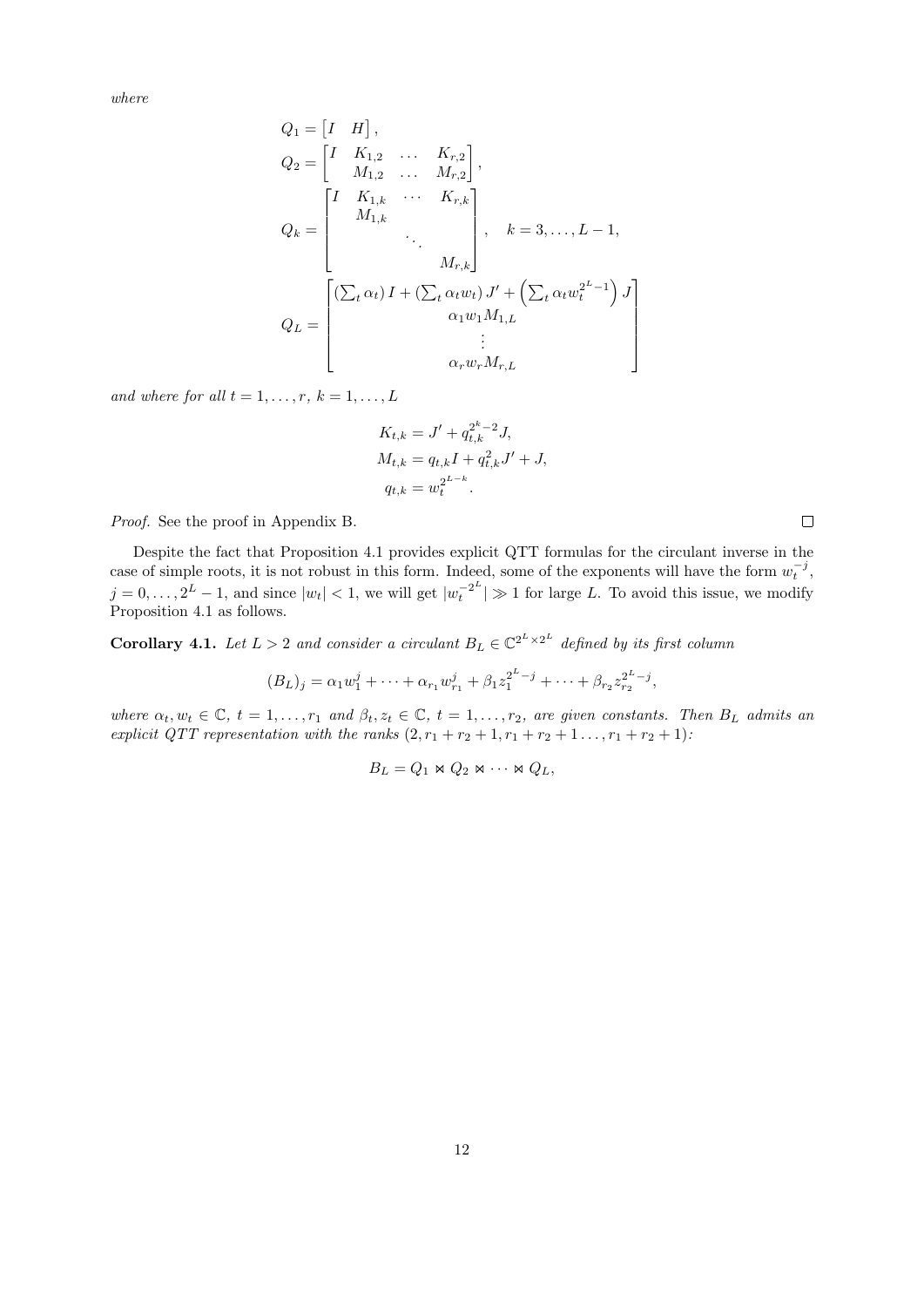where

$$
Q_{1} = \begin{bmatrix} I & H \end{bmatrix},
$$
  
\n
$$
Q_{2} = \begin{bmatrix} I & K_{1,2} & \dots & K_{r_{1,2}} & \widetilde{K}_{1,2} & \dots & \widetilde{K}_{r_{2,2}} \\ M_{1,2} & \dots & M_{r_{1,2}} & \widetilde{M}_{1,2} & \dots & \widetilde{M}_{r_{2,2}} \end{bmatrix},
$$
  
\n
$$
Q_{k} = \begin{bmatrix} I & K_{1,k} & \cdots & K_{r_{1,k}} & \widetilde{K}_{1,k} & \cdots & \widetilde{K}_{r_{2,k}} \\ \vdots & \vdots & \ddots & \vdots & \vdots \\ M_{r_{1,k}} & \widetilde{M}_{1,k} & \cdots & \widetilde{M}_{r_{2,k}} \end{bmatrix}, \quad k = 3, \dots, L - 1,
$$
  
\n
$$
Q_{L} = \begin{bmatrix} \gamma_{1}I + \gamma_{2}J' + \gamma_{3}J \\ \vdots \\ \gamma_{1}w_{1}M_{1,L} \\ \vdots \\ \beta_{1}z_{1}\widetilde{M}_{1,L} \\ \vdots \\ \beta_{r_{2}}z_{r_{2}}\widetilde{M}_{r_{2,L}} \end{bmatrix}.
$$

and where

$$
K_{t,k} = J' + q_{t,k}^{2^{k}-2} J, \quad M_{t,k} = q_{t,k} I + q_{t,k}^{2} J' + J, \quad q_{t,k} = w_{t}^{2^{L-k}},
$$
  
\n
$$
\widetilde{K}_{t,k} = \widetilde{q}_{t,k}^{2} J' + J, \quad \widetilde{M}_{t,k} = \widetilde{q}_{t,k} I + J' + \widetilde{q}_{t,k}^{2} J, \quad \widetilde{q}_{t,k} = z_{t}^{2^{L-k}},
$$
  
\n
$$
\gamma_{1} = \sum_{t=1}^{r_{1}} \alpha_{t} + \sum_{t=1}^{r_{2}} \beta_{t} z_{t}^{2^{L}},
$$
  
\n
$$
\gamma_{2} = \sum_{t=1}^{r_{1}} \alpha_{t} w_{t} + \sum_{t=1}^{r_{2}} \beta_{t} z_{t}^{2^{L}-1},
$$
  
\n
$$
\gamma_{3} = \sum_{t=1}^{r_{1}} \alpha_{t} w_{t}^{2^{L}-1} + \sum_{t=1}^{r_{2}} \beta_{t} z_{t}.
$$

*Proof.* Let us denote  $r \equiv r_1 + r_2$  and  $\beta'_t \equiv \beta_t z_t^{2^L}, z'_t \equiv z_t^{-1}$ . Now we can apply Proposition [4.1](#page-10-1) and obtain a QTT decomposition with the desired ranks:

$$
B_L=Q_1'\bowtie Q_2'\bowtie \cdots \bowtie Q_L'.
$$

Note that the cores  $Q'_1, \ldots, Q'_{L-1}$  already have the required structure, but instead of  $\widetilde{K}_{k,t}$  and  $\widetilde{M}_{k,t}$  we have  $K'_{k,t}$  and  $M'_{k,t}$ :

$$
K'_{t,k} \equiv J' + z_t^{-2^{L} + 2^{L-k+1}} J, \quad M'_{t,k} \equiv z_t^{-2^{L-k}} I + z_t^{-2^{L-k+1}} J' + J.
$$

Note the following identities:

$$
\begin{aligned} \widetilde{K}_{t,k} &= K'_{t,k} z_t^{2^L - 2^{L-k+1}} = K'_{t,k} \widetilde{q}_{t,k}^{2^k - 2}, \\ \widetilde{M}_{t,k} &= M'_{t,k} z_t^{2^{L-k+1}} = M'_{t,k} \frac{\widetilde{q}_{t,k}^{2^k - 2}}{\widetilde{q}_{t,k-1}^{2^k - 1} - 2}. \end{aligned}
$$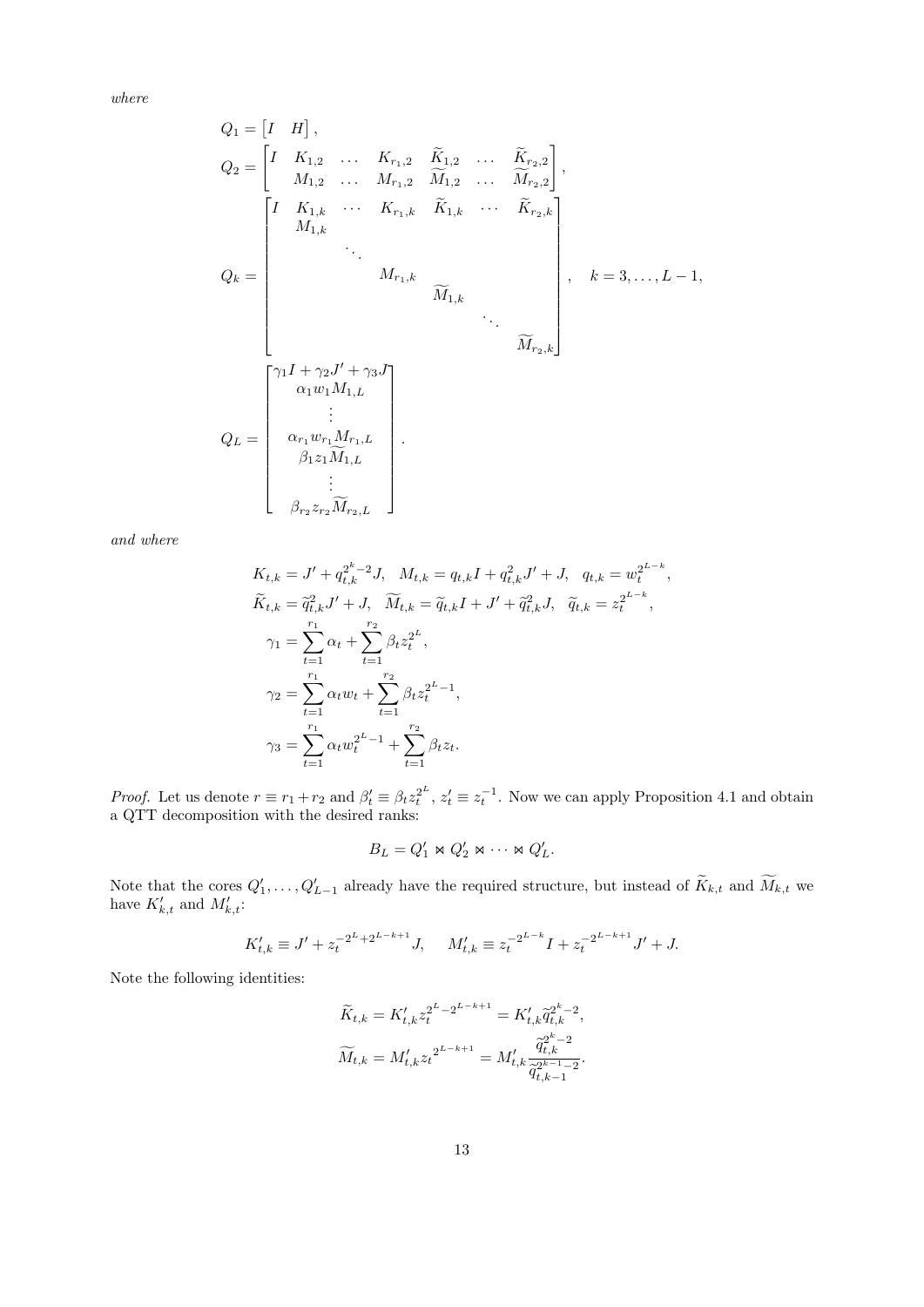Thus,

$$
Q'_{k} \Join \begin{bmatrix} 1 & & & & & & \\ & \ddots & & & & & \\ & & 1 & & & & \\ & & & \hat{q}_{1,k}^{2^{k}-2} & & \\ & & & & \ddots & \\ & & & & & \hat{q}_{r_{2},k}^{2^{k}-2} \end{bmatrix} = \begin{bmatrix} 1 & & & & & & \\ & \ddots & & & & & \\ & & 1 & & & & \\ & & & \hat{q}_{1,k-1}^{2^{k-1}-2} & & \\ & & & & \ddots & \\ & & & & & \hat{q}_{r_{2},k-1}^{2^{k-1}-2} \end{bmatrix} \Join Q_{k}.
$$

Propagating the above diagonal matrix from right to left, we can prove that

$$
Q'_{1} \Join \cdots \Join Q'_{L-1} \Join \begin{bmatrix} 1 & & & & & & \\ & \ddots & & & & & \\ & & 1 & & & & \\ & & & \tilde{q}_{1,L-1}^{2^{L-1}-2} & & & \\ & & & & \ddots & & \\ & & & & & & \tilde{q}_{r_{2},L-1}^{2^{L-1}-2} \end{bmatrix} = Q_{1} \Join \cdots \Join Q_{L-1}.
$$

Now consider  $Q'_{L}$ . Its elements differing from those of  $Q_{L}$  are  $\beta' z_t^{-1} M'_{t,L} = z_t^{2^L-4} \beta_t z_t \widetilde{M}_{t,L}$ . It remains to notice that  $\tilde{q}_{1,L-1}^{2^{L-1}-2} = z_t^{2^L-4}$ , so

$$
Q_L' = \begin{bmatrix} 1 & & & & & & \\ & \ddots & & & & & \\ & & 1 & & & & \\ & & & \hat{q}_{1,L-1}^{2^{L-1}-2} & & \\ & & & & \ddots & \\ & & & & & \hat{q}_{r_2,L-1}^{2^{L-1}-2} \end{bmatrix} \Join Q_L.
$$

Thus,  $B_L = Q'_1 \Join \cdots \Join Q'_L = Q_1 \Join \cdots \Join Q_L$ .

### <span id="page-13-0"></span>5 Inversion of one-dimensional stiffness and mass matrices

In this section, we consider several well-known examples of matrices, arising from the discretization of second order one-dimensional periodic boundary value problem with constant coefficients on uniform grids and piecewise linear finite elements. Namely in this section, we consider the inversion of a mass matrix  $A_M \in \mathbb{R}^{N \times N}$  and a stiffness matrix  $A_S \in \mathbb{R}^{N \times N}$ , shifted by  $\mathfrak{s} \geq 0$ :

$$
A_M = \text{circ}(4, 1, 0, \dots, 0, 1), \quad A_S + \mathfrak{s}I = \text{circ}(2 + \mathfrak{s}, -1, 0, \dots, 0, -1).
$$

Note that  $A<sub>S</sub>$  is singular, so we consider its pseudoinverse separately in Section [5.3.](#page-14-0)

### 5.1 Inversion of the mass matrix  $A_M$

To apply Theorem [2.1,](#page-4-0) we first write down the polynomials  $g(z)$  and  $h(z)$ . Obviously,

$$
g(z) = 1 \cdot z^0 + 4 \cdot z^1 + 1 \cdot z^2.
$$

Note that due to the symmetry of matrix  $A_M$ , we have  $g(z) = h(z)$ . The roots of  $g(z)$  are

$$
z_1 = -2 + \sqrt{3}
$$
 and  $z_2 = -2 - \sqrt{3}$ .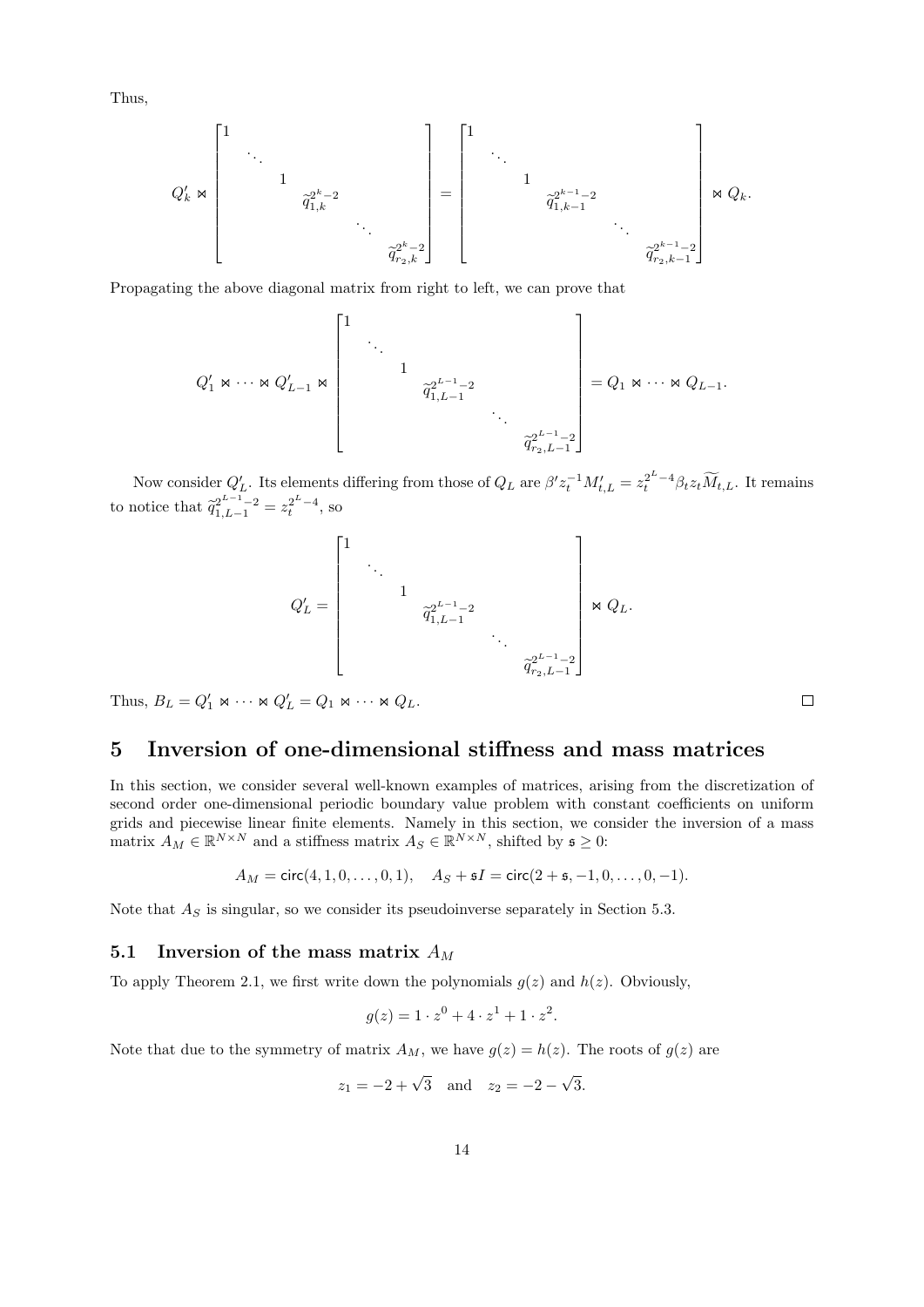The root  $z_1$  lies inside the unit circle,  $z_2$  lies outside, so according to Corollary [2.1,](#page-6-0) we get

$$
(A_M^{-1})_{i,0} = \frac{1}{(z_1 - z_2)(1 - z_1^N)} z_1^{-i+N} + \frac{1}{(z_1 - z_2)(1 - z_1^N)} z_1^i =
$$
  
= 
$$
\frac{1}{2\sqrt{3}(1 - (\sqrt{3} - 2)^N)} \left( (\sqrt{3} - 2)^{N-i} + (\sqrt{3} - 2)^i \right).
$$

Thanks to Corollary [3.2,](#page-8-1) the QTT ranks of  $A_M^{-1}$  do not exceed 3 (if  $N = 2^L$ ) and we can directly apply Corollary [4.1](#page-11-0) to obtain the explicit QTT representation of  $A_M^{-1}$ .

#### <span id="page-14-2"></span>5.2 Inversion of the shifted stiffness matrix  $A<sub>S</sub> + 5I$ ,  $5 > 0$

Now consider the discretization of a shifted periodic Laplacian operator:

$$
A_S + \mathfrak{s}I = \text{circ}(2 + \mathfrak{s}, -1, 0, \dots, 0, -1) \in \mathbb{R}^{N \times N}, \quad \mathfrak{s} > 0.
$$

This circulant is also symmetric, so  $g(z) = h(z) = -\mathfrak{s}^2 + (2 + \mathfrak{s})z - 1$ . The roots are:

$$
z_1 = 1 + \frac{5}{2} - \sqrt{\frac{5^2}{4} + 5}
$$
,  $z_2 = 1 + \frac{5}{2} + \sqrt{\frac{5^2}{4} + 5}$ .

Again,  $z_1$  lies inside U and  $z_2$  lies outside of it (this holds for any  $s > 0$ : obviously,  $z_2 > 1$ , and the product  $z_1z_2$  must be equal to 1 by Vieta's formulas).

$$
((AS + sI)-1)i,0 = \frac{1}{-(z1 - z2)(1 - z1N)} z1-i+N + \frac{1}{-(z1 - z2)(1 - z1N)} z1i = \frac{1}{\sqrt{s2 + 4\bar{s}(1 - z1N)} (z1N-i + z1i).
$$

Due to Corollary [3.2,](#page-8-1) the QTT ranks of  $(A<sub>S</sub> + 5I)^{-1}$  do not exceed 3 (if  $N = 2<sup>L</sup>$ ) and we can directly apply Corollary [4.1](#page-11-0) to obtain the explicit QTT representation of  $(A<sub>S</sub> + 5I)^{-1}$ .

#### <span id="page-14-0"></span>5.3 Pseudoinversion of the stiffness matrix  $A_S$

In this section, we discuss the rank bounds of the explicit pseudoinverse of  $A_S^+$ . The explicit formula for the pseudoinverse is by no means new, and is available, e.g., in [\[24\]](#page-19-14). Nevertheless, we still provide the derivation to illustrate that the proposed approach of finding pseudoinverses can be automated with the help of Sympy Python package [\[18\]](#page-19-15) or Wolfram Mathematica [\[9\]](#page-18-9).

We start with the well-known formula [\[7\]](#page-18-10):

<span id="page-14-1"></span>
$$
A^{+} = \lim_{\alpha \to 0+} (A^* A + \alpha I)^{-1} A^*.
$$
\n(13)

If the circulant  $A^*A + \alpha I$  satisfies the conditions of Theorem [2.1,](#page-4-0) we can find an explicit formula the elements of  $(A^*A+\alpha I)^{-1}$  and then for  $(A^*A+\alpha I)^{-1}A^*$ . Computing the limit for  $\alpha \to 0+$  is a tedious but solely technical task, and the aforementioned symbolic algebra libraries can facilitate it. In particular, we have used Sympy for this purpose.

To elaborate on the proposed idea, we need to understand the form of Laurent polynomial of the product of circulants A and B with known polynomials  $f_A(z)$  and  $f_B(z)$ . The proof of this proposition is technical and straightforward, but for completeness we provide it in Appendix [C](#page-23-0) since we have not been able to find the proof in this specific setting of the proposition.

<span id="page-14-3"></span>**Proposition 5.1.** Let  $A, B \in \mathbb{C}^{N \times N}$  be circulants of the form [\(1\)](#page-0-0) (with parameters  $m_A, n_A$  and  $m_B, n_B$ ) respectively). Moreover, let's assume that  $N \geq m_A + n_A + m_B + n_B$ . Then the circulant  $C \equiv AB$  also has form [\(1\)](#page-0-0) with parameters  $m = m_A + m_B$  and  $n = n_A + n_B$  and its corresponding Laurent polynomial of the form [\(7\)](#page-3-3) is  $f_C(z) = f_A(z) f_B(z)$ , where  $f_A(z)$  and  $f_B(z)$  are Laurent polynomials corresponding to A and B.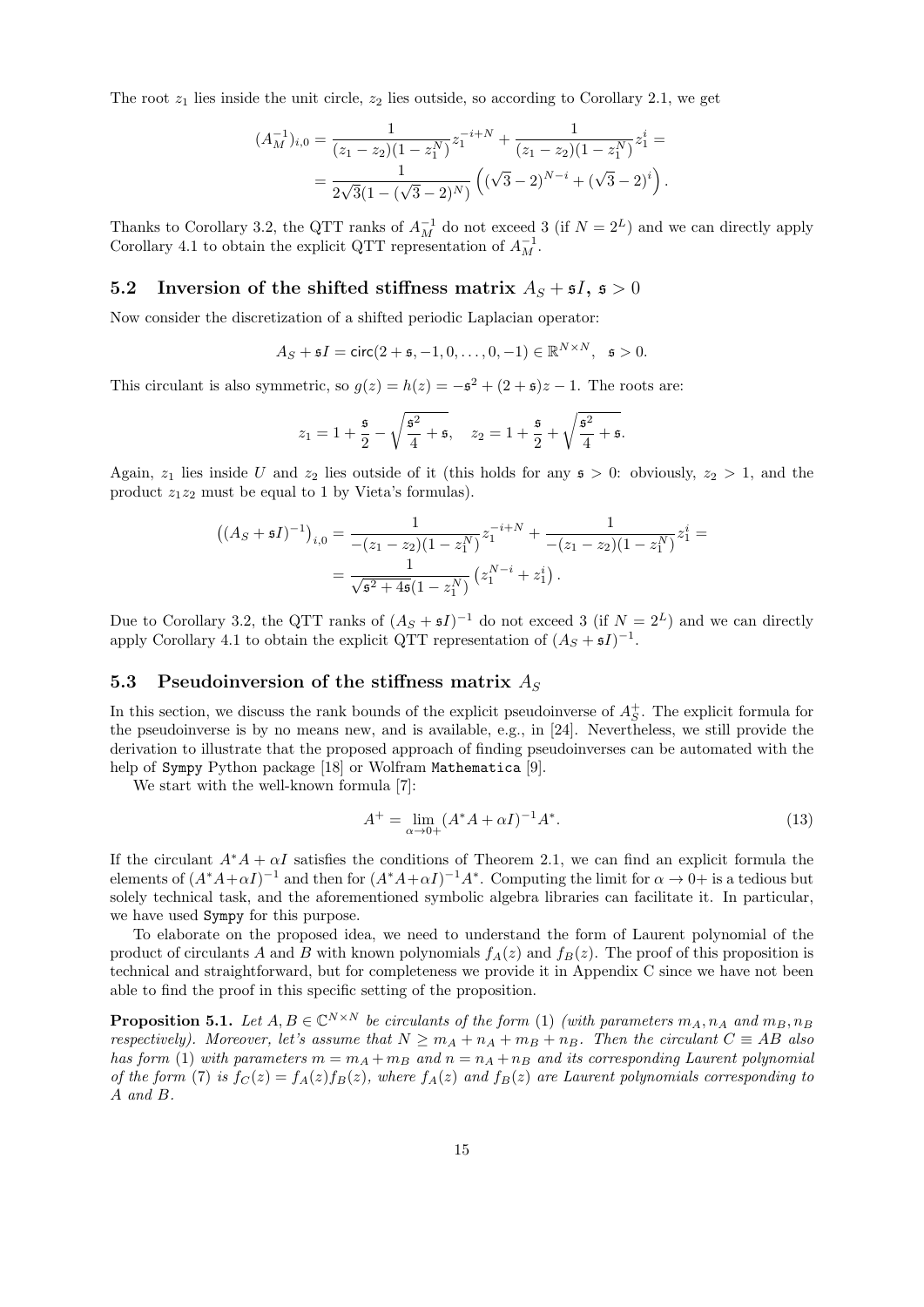Proof. See the proof in Appendix [C.](#page-23-0)

<span id="page-15-1"></span>**Corollary 5.1.** Let  $A \in \mathbb{R}^{N \times N}$  be a real symmetric circulant of the form [\(1\)](#page-0-0) with corresponding Laurent polynomial  $f_A(z)$ . If  $N \geq 2(m+n)$ , then  $C \equiv A^*A + \alpha I$  is a real symmetric circulant of the form [\(1\)](#page-0-0) with  $m = 2m_A$ ,  $n = 2n_B$  and Laurent polynomial  $f_C(z) = (f(z))^2 + \alpha$ .

Now we can demonstrate the steps of the proposed method on  $A<sub>S</sub>$ . The corresponding Laurent polynomial is  $f_S(z) = 2 - z - z^{-1}$ . According to Corollary [5.1,](#page-15-1) the polynomial corresponding to  $R_\alpha \equiv$  $A_{S}^{*}A_{S} + \alpha^{4}I$  is  $f_{R}(z) = (2 - z - z^{-1})^{2} + \alpha^{4}$  (obviously, we can use  $\alpha^{4}$  in the equation [\(13\)](#page-14-1) instead of  $\alpha$ ). To apply Theorem [2.1](#page-4-0) we need to solve the equation  $f_R(z) = 0$  (it is equivalent to  $f_R(z)z^2 = 0$ ). It reduces to two equations  $f_S(z) = \pm i\alpha^2$ . The resulting roots are

$$
z_{1,2} = 1 - \frac{\alpha}{2} \sqrt{\pm 4i - \alpha^2} \pm \frac{i\alpha^2}{2}, \quad z_{3,4} = 1 + \frac{\alpha}{2} \sqrt{\pm 4i - \alpha^2} \pm \frac{i\alpha^2}{2}.
$$

It is not difficult to check that for all sufficiently small  $\alpha > 0$  the roots  $z_1$  and  $z_2$  lie inside the unit circle U, whereas  $z_3$  and  $z_4$  lie outside of it. Moreover, it is obvious that all four roots are distinct for any  $\alpha > 0$ , so to compute the elements of  $R_{\alpha}^{-1}$  we can apply Corollary [2.1:](#page-6-0)

$$
(R_{\alpha}^{-1})_{i,0} = \frac{z_1^{N-i+1}}{(1-z_1^N)(z_1-z_2)(z_1-z_3)(z_1-z_4)} + \frac{z_2^{N-i+1}}{(1-z_2^N)(-z_1+z_2)(z_2-z_3)(z_2-z_4)} + \frac{z_1^{i+1}}{(1-z_1^N)(z_1-z_2)(z_1-z_3)(z_1-z_4)} + \frac{z_2^{i+1}}{(1-z_2^N)(-z_1+z_2)(z_2-z_3)(z_2-z_4)}.
$$

Reducing to a common denominator, we come to

$$
(R_{\alpha}^{-1})_{i,0} = \frac{(z_1^N - 1)(z_1 - z_3)(z_1 - z_4)(z_2^{i+1} + z_2^{N-i+1}) - (z_2^N - 1)(z_1^{i+1} + z_1^{N-i+1})(z_2 - z_3)(z_2 - z_4)}{(z_1^N - 1)(z_2^N - 1)(z_1 - z_2)(z_1 - z_3)(z_1 - z_4)(z_2 - z_3)(z_2 - z_4)}.
$$

The first column of  $R_{\alpha}^{-1}S$  is simply

$$
(R_{\alpha}^{-1}S)_{:,0} = 2(R_{\alpha}^{-1})_{:,0} - (R_{\alpha}^{-1})_{:,1} - (R_{\alpha}^{-1})_{i,N-1},
$$

and the explicit expression for it can be written down. After this we have used the Sympy library to compute the Taylor series of both the numerator and denominator. It turned out that the numerator is

$$
\frac{N (96\sqrt{2}i^2 - 96\sqrt{2}Ni + 16\sqrt{2}N^2 - 16\sqrt{2})\sqrt{-1}}{24}\alpha^7 + O(\alpha^8)
$$

and the denominator is  $(8\sqrt{2}N^2\sqrt{-1})\alpha^7 + O(\alpha^8)$ . Here  $\sqrt{-1}$  denotes the imaginary unit. Dividing and taking limit of  $(R_{\alpha}^{-1}S)_{i,0}$  for  $\alpha \to 0$  we conclude that  $(S^+)_{i,0} = (6i^2 - 6Ni + N^2 - 1)/(12N)$ . Thus, we arrive to the same expression as in [\[24\]](#page-19-14).

**Proposition 5.2.** The pseudoinverse of  $A_S$  is a circulant  $A_S^+$  with elements  $(A_S^+)_{i,j} = f((i - j) \mod N)$ where

$$
f(i) = \frac{6i^2 - 6Ni + N^2 - 1}{12N}
$$

**Corollary 5.2.** For any positive integer L the QTT ranks of pseudoinverse  $A_S^+$  of stiffness matrix  $A_S \in \mathbb{R}^{2^L \times 2^L}$  do not exceed 4.

### <span id="page-15-0"></span>6 Numerical experiments

#### 6.1 One-dimensional convection-reaction-diffusion equation

The goal of these numerical experiments is to justify the robustness of the derived explicit QTT formulas for large values of L. As an example, we consider the one-dimensional convection-reaction-diffusion boundary value problem with periodic boundary conditions:

<span id="page-15-2"></span>
$$
-u''(x) + u'(x) + u(x) = f(x), \quad x \in (0, 1)
$$
  
 
$$
u(0) = u(1).
$$
 (14)

.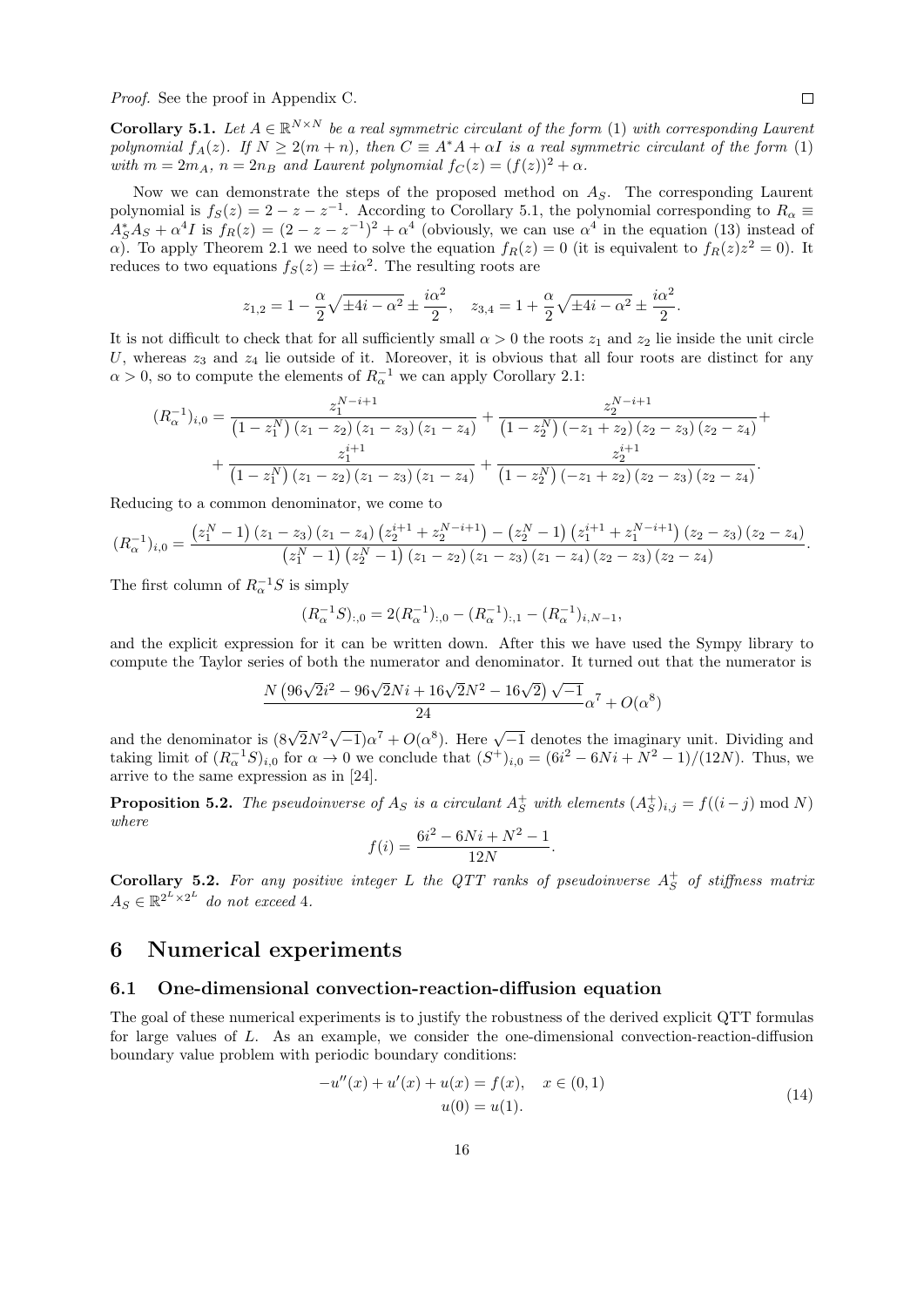

<span id="page-16-0"></span>Figure 1: Relative  $L_2$ -errors against the number of grid levels  $L$  (the total number of grid points is  $2^L$ ) for the solutions obtained by solving  $A_h u_h = f_h$  using the AMEn solver and by directly computing  $u_h = A_h^{-1} f_h$  as a QTT matrix-by-vector product using the proposed formulas for  $A_h^{-1}$ .

In particular, we set  $u(x) = \cos(2\pi x)$  and obtain the right-hand side:

$$
f(x) = (4\pi^2 + 1)\cos(2\pi x) - 2\pi \sin(2\pi x),
$$

which we use to recover the  $u(x)$ .

The finite-difference discretization of [\(14\)](#page-15-2) on a uniform grid with the grid step size  $h \equiv 2^{-L}$  and forward differences applied to the convection term u' leads to the following system of  $2^L$  linear equations:  $A_h u_h = h^2 f_h$ , where

$$
A_h \equiv \text{circ}(2 - h + h^2, -1, 0, \dots, -1 + h)
$$

is a non-symmetric circulant matrix. The right-hand side  $f_h$  is assembled in the QTT format using the cross approximation method [\[21\]](#page-19-16). If we obtain a QTT decomposition for the matrix  $A_h^{-1}$ , the solution  $u_h = A_h^{-1} f_h$  may be found efficiently through QTT matrix-vector product, which admits explicit representation in terms of the QTT cores of both  $A_h^{-1}$  and  $f_h$  [\[20\]](#page-19-0).

Thanks to Theorem [2.1,](#page-4-0) we know that the first column of  $A_h^{-1}$  has elements  $b_j = c_1 z_1^{N-j} + c_2 w_1^j$  where  $c_1, c_2, z_1$  and  $w_1$  can be found analytically. Next, we apply Proposition [4.1](#page-11-0) to construct the explicit QTT decomposition of  $A_h^{-1}$  with the ranks  $(2, 3, \ldots, 3)$ .

The comparison of the black-box optimization-based TT solver AMEn (alternating minimal energy method) [\[5\]](#page-18-0) with the proposed approach is shown in Figure [1.](#page-16-0) As expected, the proposed approach appears to be stable for a wide range of L, while the AMEn solver, applied to  $A_h u_h = f_h$ , becomes unstable for  $L \ge 20$ . We note that the instabilities arising for AMEn are not related to the solver itself, but rather to the ill conditioning of  $A_h$ .

**Remark 6.1.** To construct the cores of the QTT decomposition of  $A_h^{-1}$ , we need to compute the numbers of the form  $z^M$  for  $z = 1 - \gamma_1 h + \gamma_2 h^2 + O(h^3)$ . For large values of M (e.g.  $M = 2^L$ ) and small values of h (e.g.,  $h \approx \sqrt{\varepsilon_{\text{machine}}},$  the direct computation of  $z^M$  gives rise to the error of the order  $\sqrt{\varepsilon_{\text{machine}}}$ . It happens as the  $\gamma_2 h^2$  term is "lost" during the computation of z, whereas the following shows that it has  $\mathcal{O}(h)$  impact on  $z^{2^L}$ :

$$
z^{2^{L}} = z^{\frac{1}{h}} = \exp\left(\frac{1}{h}\ln(1-\gamma_1h+\gamma_2h^2+O(h^3))\right) =
$$
  
= 
$$
\exp\left(\frac{1}{h}(-\gamma_1h+(\gamma_2^2-\gamma_1^2)h^2+O(h^3))\right) = \exp(-\gamma_1+(\gamma_2^2-\gamma_1^2)h+O(h^2)).
$$

To retain accuracy of order  $\varepsilon_{\text{machine}}$ , we have used the above expansion instead of the naive computation of  $z^M$ .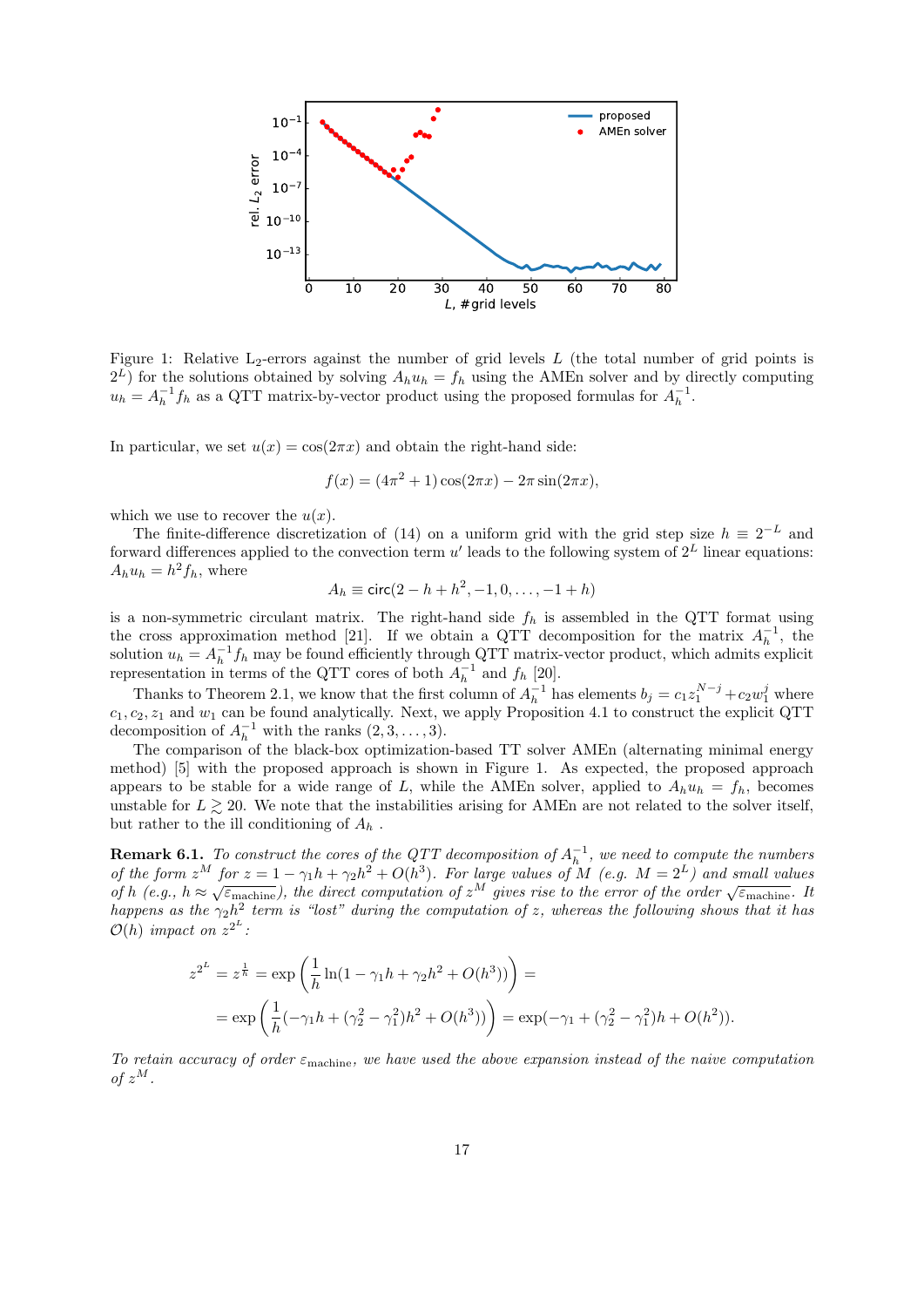

<span id="page-17-2"></span>Figure 2: Relative L<sub>2</sub>-errors (left) and maximum ranks of the solution (right) against the number of grid levels L (the total number of grid points is  $2^{3L}$ ) to solve the discretized equation [\(15\)](#page-17-0) with periodic boundary conditions. ADI stands for the solver [\[25\]](#page-19-11) in the TQTT format, combined with the proposed circulant inversion formulas. The AMEn solver is performed in the QTT format. For both solvers the rank truncation parameter  $\varepsilon = 10^{-9}$  is utilized.

#### 6.2 Three-dimensional screened Poisson equation

For  $x = (x_1, x_2, x_3) \in \mathbb{R}^3$ , let us denote  $|x| = \sqrt{x_1^2 + x_2^2 + x_3^3}$ . We consider a three-dimensional screened Poisson equation:

<span id="page-17-0"></span>
$$
-\Delta u + u = 2|x|^{-1}e^{-|x|}, \quad x \in \Omega = (-a, a)^3,
$$
\n(15)

with periodic boundary conditions on all opposite faces of the cube  $\Omega$ . It can be straightforwardly verified that  $u(x) = e^{-|x|}$  satisfies [\(15\)](#page-17-0). To ensure that it also satisfies boundary conditions with high precision, we select  $a = 40$ , which implies that both values and gradients of  $u(x)$  on  $\partial\Omega$  are zeroes up to machine epsilon:  $e^{-40} \approx 4.2 \cdot 10^{-18}$ .

We discretize the equation using finite difference method on a uniform  $2^L \times 2^L \times 2^L$  grid, which leads to a linear system with a matrix of the form

<span id="page-17-1"></span>
$$
A = A_S \otimes I \otimes I + I \otimes A_S \otimes I + I \otimes I \otimes A_S + h^2 I \otimes I \otimes I, \quad A_S = \text{circ}(2, -1, 0, \dots, -1), \tag{16}
$$

where  $h = 2a/2<sup>L</sup>$ . The right-hand side is assembled using exponential sums as described in [\[25\]](#page-19-11). To robustly solve equation with the matrix [\(16\)](#page-17-1), we utilize the idea from [\[25\]](#page-19-11) and apply the tensor version of the alternating direction implicit (ADI) method. This method is based on explicit inversions of shifted discretized one-dimensional operators in the QTT format. In our case, to run the ADI method, we need to have access to the explicit QTT representation of matrices of the form  $(A<sub>S</sub> + 5I)^{-1}$ ,  $\mathfrak{s} > 0$ , which we have already derived in Section [5.2.](#page-14-2) The explicit inversions are then used to construct the ADI transition operator [\[25\]](#page-19-11) in the combined Tucker and QTT (TQTT) format, which is more efficient for three-dimensional problems compared with the original QTT format. The code for the TQTT-ADI method with the proposed explicit formulas is available at <https://bitbucket.org/rakhuba/qttcirc>.

In Figure [2,](#page-17-2) we present L<sub>2</sub>-errors with respect to  $e^{-|x|}$  and maximum ranks for the TQTT-ADI method (combined with the proposed circulant inversion formulas) and the AMEn solver, applied to [\(16\)](#page-17-1) in the QTT format. Similarly to the one-dimensional case, the errors from the AMEn solver start increasing after a certain number of grid levels. At the same time, the proposed approach is capable of maintaining the desired accuracy level for large L. The plot with maximum rank values also shows that the ranks using the ADI method stabilize, while for the AMEn solver they start increasing in the region of instabilities. We also note that the AMEn solver is available only for the QTT format. This explains why the rank values are larger even in the region with no stability issues. The fact that QTT ranks are larger than those in the TQTT format was also observed in [\[16,](#page-19-12) [25\]](#page-19-11).

In Figure [3,](#page-18-11) we present computation times of the TQTT-ADI method for different rank truncation parameters  $\varepsilon$ . The figure suggests that for  $L = 25$  we are able to solve the system within a minute of computation time for all considered  $\varepsilon$ . At the same time, in the given range of L it was not even possible to run methods that require storing full tensors: for  $L = 10, 25$  storing a single tensor of the size  $2^L \times 2^L \times 2^L$  would require ~ 8 Gb and  $3 \cdot 10^{14}$  Gb respectively.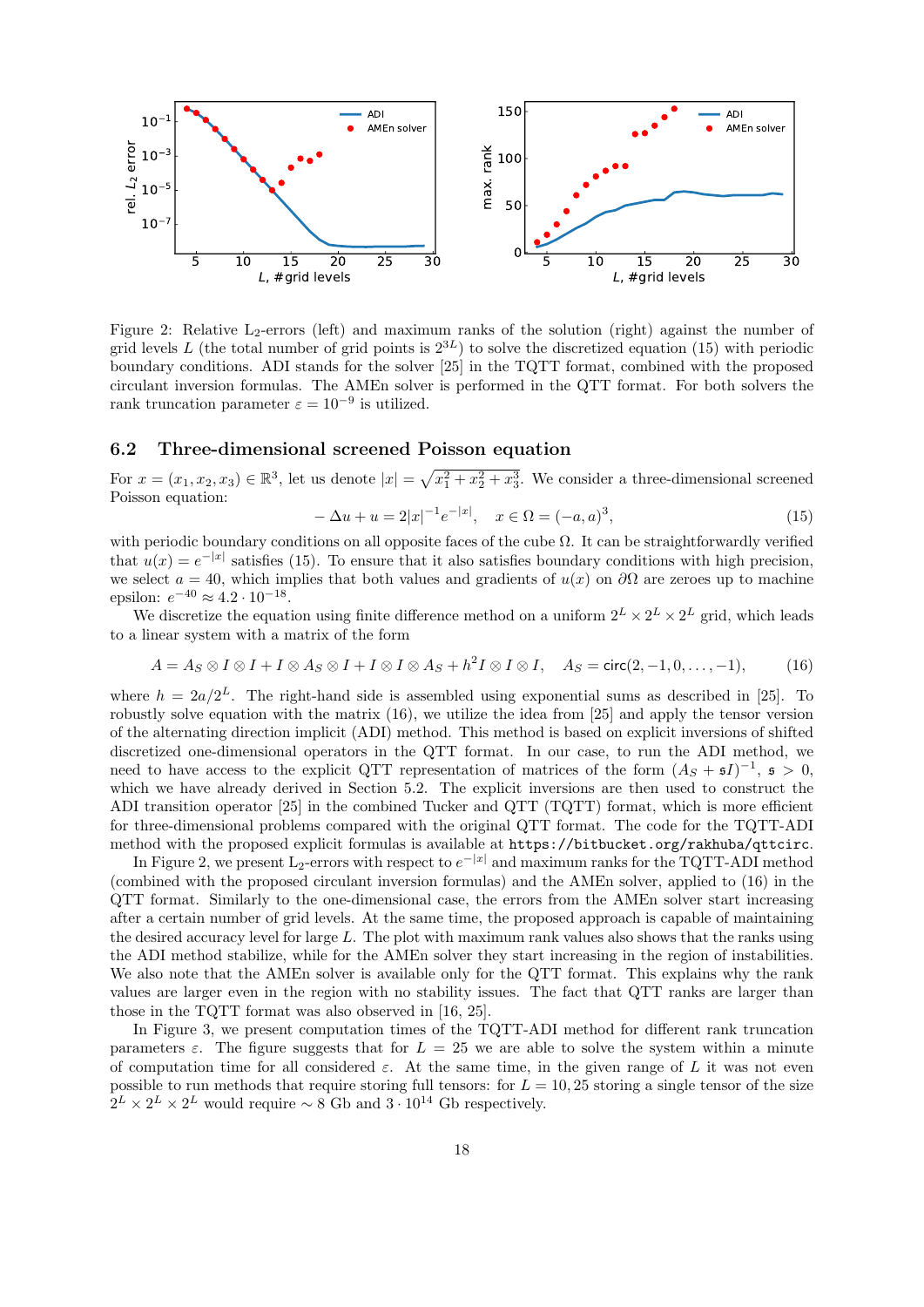

<span id="page-18-11"></span>Figure 3: Computation times of the ADI method in the TQTT format with the proposed circulant inversion formulas against the number of grid levels L (the total number of grid points is  $2^{3L}$ ) to solve the discretized equation [\(15\)](#page-17-0) with periodic boundary conditions. Different lines correspond to different rank truncation parameters  $\varepsilon$ .

# Acknowledgments

This work is supported by Russian Science Foundation grant № 21-71-00119.

# References

- <span id="page-18-8"></span>[1] Markus Bachmayr and Vladimir Kazeev. Stability of low-rank tensor representations and structured multilevel preconditioning for elliptic PDEs. Foundations of Computational Mathematics, 20(5):1175–1236, 2020.
- <span id="page-18-7"></span>[2] A. V. Chertkov, I. V Oseledets, and M. V. Rakhuba. Robust discretization in quantized tensor train format for elliptic problems in two dimensions. arXiv preprint 1612.01166, 2016.
- <span id="page-18-3"></span>[3] S. Dolgov and B. Khoromskij. Two-level QTT-Tucker format for optimized tensor calculus. SIAM J. on Matrix An. Appl., 34(2):593–623, 2013.
- <span id="page-18-5"></span>[4] S. V. Dolgov, B. N. Khoromskij, and D. V. Savostyanov. Superfast Fourier transform using QTT approximation. J. Fourier Anal. Appl., 18(5):915–953, 2012.
- <span id="page-18-0"></span>[5] S. V. Dolgov and D. V. Savostyanov. Alternating minimal energy methods for linear systems in higher dimensions. *SIAM J. Sci. Comput.*, 36(5):A2248-A2271, 2014.
- <span id="page-18-1"></span>[6] Lin Fuyong. The inverse of circulant matrix. Applied mathematics and computation, 217(21):8495– 8503, 2011.
- <span id="page-18-10"></span>[7] Gene H Golub and Charles F Van Loan. Matrix computations, forth edition, 2013.
- <span id="page-18-4"></span>[8] L. Grasedyck. Polynomial approximation in hierarchical Tucker format by vector-tensorization. DFG-SPP1324 Preprint 43, Philipps-Univ., Marburg, 2010.
- <span id="page-18-9"></span>[9] Wolfram Research, Inc. Mathematica, Version 12.3.1. Champaign, IL, 2021.
- <span id="page-18-2"></span>[10] V. Kazeev, B. Khoromskij, and E. Tyrtyshnikov. Multilevel Toeplitz matrices generated by tensor-structured vectors and convolution with logarithmic complexity. SIAM J. Sci. Comput., 35(3):A1511–A1536, 2013.
- <span id="page-18-6"></span>[11] V. Kazeev and Ch. Schwab. Quantized tensor-structured finite elements for second-order elliptic PDEs in two dimensions. Numer. Math., 138(1):133–190, 2018.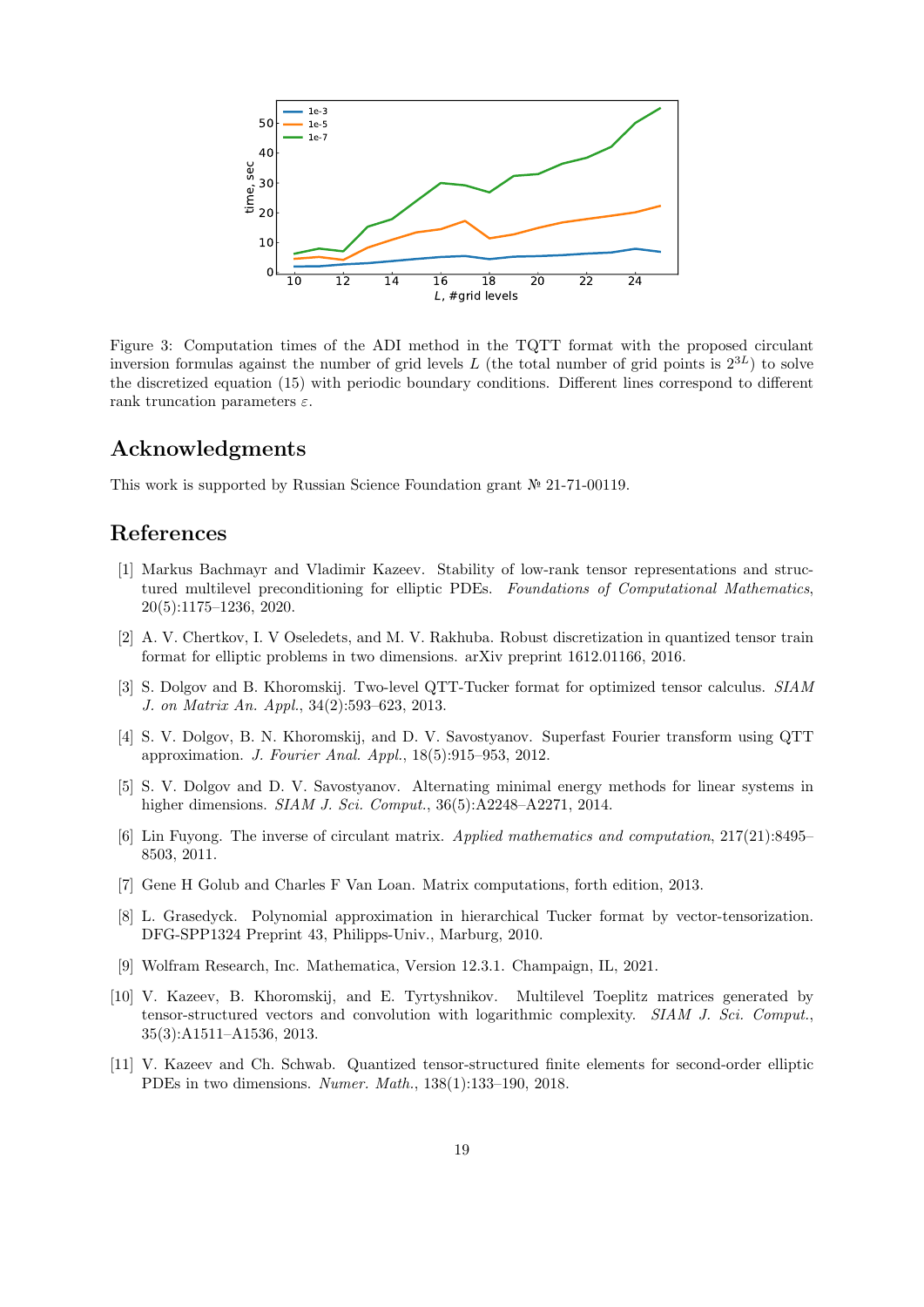- <span id="page-19-4"></span>[12] V. A. Kazeev and B. N. Khoromskij. Low-rank explicit QTT representation of the Laplace operator and its inverse. SIAM J. Matrix Anal. Appl., 33(3):742–758, 2012.
- <span id="page-19-9"></span>[13] Vladimir Kazeev, Ivan Oseledets, Maksim Rakhuba, and Ch Schwab. Quantized tensor FEM for multiscale problems: diffusion problems in two and three dimensions.  $arXiv$  preprint  $arXiv:2006.01455$ . 2020.
- <span id="page-19-2"></span>[14] B. N. Khoromskij.  $\mathcal{O}(d \log n)$ –Quantics approximation of  $N-d$  tensors in high-dimensional numerical modeling. Constr. Approx., 34(2):257–280, 2011.
- <span id="page-19-3"></span>[15] Boris N Khoromskij. Tensor numerical methods in scientific computing, volume 19. Walter de Gruyter GmbH & Co KG, 2018.
- <span id="page-19-12"></span>[16] Carlo Marcati, Maxim Rakhuba, and Ch Schwab. Tensor rank bounds for point singularities in  $\mathbb{R}^3$ . Adv. Comput. Math., 48(3):1–57, 2022.
- <span id="page-19-10"></span>[17] Carlo Marcati, Maxim Rakhuba, and Johan EM Ulander. Low-rank tensor approximation of singularly perturbed boundary value problems in one dimension. Calcolo, 59(1):1–32, 2022.
- <span id="page-19-15"></span>[18] Aaron Meurer, Christopher P. Smith, Mateusz Paprocki, Ondřej Čertík, Sergey B. Kirpichev, Matthew Rocklin, AMiT Kumar, Sergiu Ivanov, Jason K. Moore, Sartaj Singh, Thilina Rathnayake, Sean Vig, Brian E. Granger, Richard P. Muller, Francesco Bonazzi, Harsh Gupta, Shivam Vats, Fredrik Johansson, Fabian Pedregosa, Matthew J. Curry, Andy R. Terrel, Štěpán Roučka, Ashutosh Saboo, Isuru Fernando, Sumith Kulal, Robert Cimrman, and Anthony Scopatz. SymPy: symbolic computing in python. PeerJ Computer Science, 3:e103, January 2017.
- <span id="page-19-1"></span>[19] I. V. Oseledets. Approximation of  $2^d \times 2^d$  matrices using tensor decomposition. SIAM J. Matrix Anal. Appl., 31(4):2130–2145, 2010.
- <span id="page-19-0"></span>[20] I. V. Oseledets. Tensor-train decomposition. SIAM J. Sci. Comput., 33(5):2295–2317, 2011.
- <span id="page-19-16"></span>[21] I. V. Oseledets and E. E. Tyrtyshnikov. TT-cross approximation for multidimensional arrays. Linear Algebra Appl., 432(1):70–88, 2010.
- <span id="page-19-7"></span>[22] I. V. Oseledets, E. E. Tyrtyshnikov, and N. L. Zamarashkin. Tensor-train ranks of matrices and their inverses. Comput. Meth. Appl. Math,  $11(3):394-403$ ,  $2011$ .
- <span id="page-19-8"></span>[23] Ivan V. Oseledets, Maxim V. Rakhuba, and Andrei V. Chertkov. Black-box solver for multiscale modelling using the QTT format. In Proc. ECCOMAS, Crete Island, Greece, 2016.
- <span id="page-19-14"></span>[24] Gerlind Plonka, Sebastian Hoffmann, and Joachim Weickert. Pseudo-inverses of difference matrices and their application to sparse signal approximation. Linear Algebra and its Applications, 503:26–47, 2016.
- <span id="page-19-11"></span>[25] M Rakhuba. Robust Alternating Direction Implicit Solver in Quantized Tensor Formats for a Three-Dimensional elliptic PDE. SIAM Journal on Scientific Computing, 43(2):A800–A827, 2021.
- <span id="page-19-5"></span>[26] SR Searle. On inverting circulant matrices. Linear algebra and its applications, 25:77–89, 1979.
- <span id="page-19-13"></span>[27] E. Tyrtyshnikov. A brief introduction to numerical analysis. Springer Science & Business Media, 1997.
- <span id="page-19-6"></span>[28] LI Vysotsky. TT ranks of approximate tensorizations of some smooth functions. Computational Mathematics and Mathematical Physics, 61(5):750–760, 2021.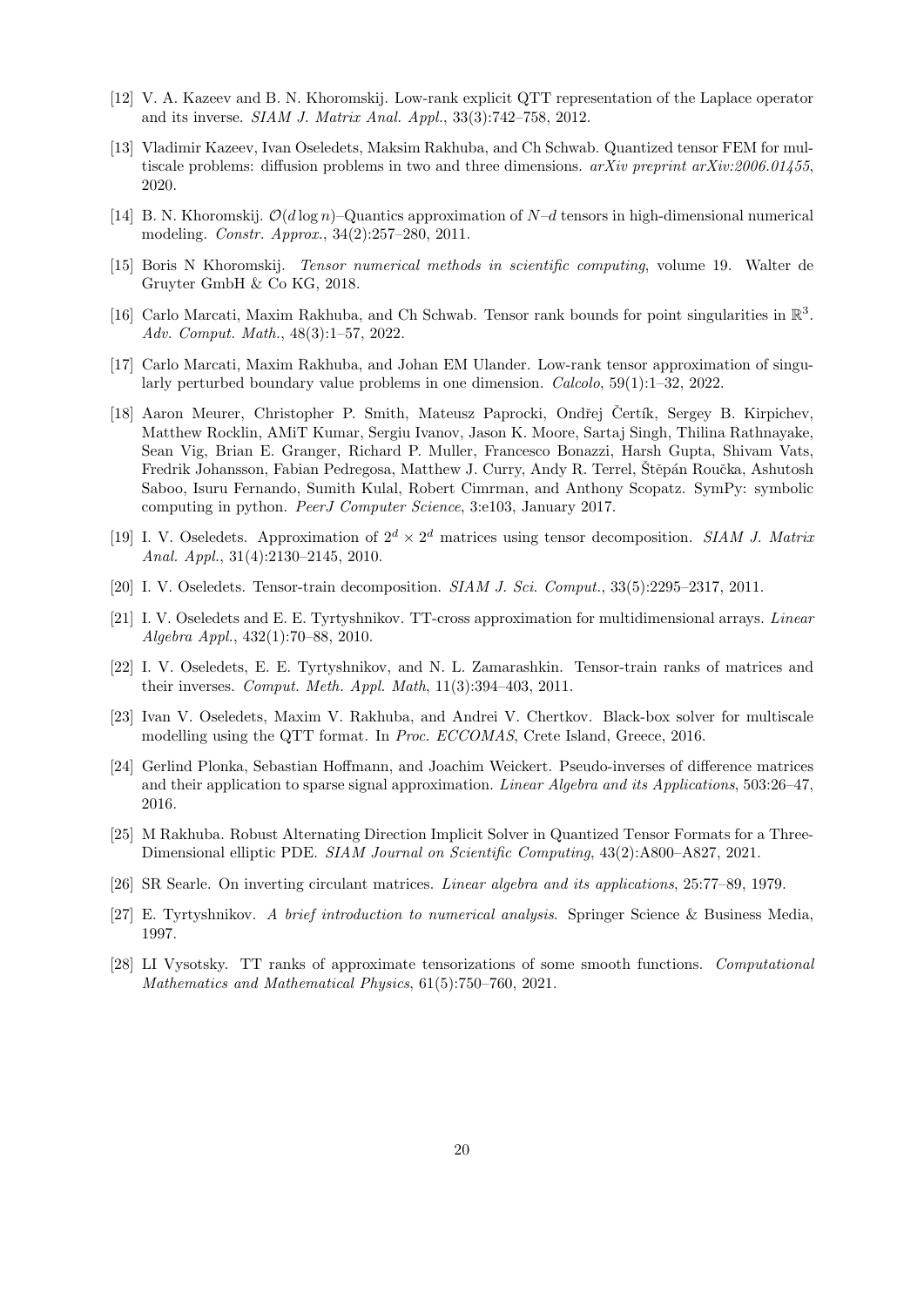# <span id="page-20-0"></span>A Proofs of Section [2](#page-2-0)

<span id="page-20-1"></span>**Lemma A.1.** For any function  $f(j)$ :  $\{0, \ldots, N-1\}$   $\rightarrow \mathbb{C}$  and integers s, t the following holds:

$$
\sum_{j=s}^{s+N-1} f(j \bmod N) = \sum_{j=t}^{t+N-1} f(j \bmod N).
$$

Proof of Lemma [A.1.](#page-20-1) For any integer s the sequence

$$
(s \bmod N, \ldots, (s+N-1) \bmod N)
$$

is obviously a permutation of  $(0, \ldots, N-1)$ , thus

$$
\sum_{j=s}^{s+N-1} f(j \bmod N) = \sum_{j=0}^{N-1} f(j) = \sum_{j=t}^{t+N-1} f(j \bmod N).
$$

*Proof of Lemma [2.1.](#page-3-2)* We start from [\(5\)](#page-3-1) and substitute the summation index with  $j' = j - \ell$ :

$$
\sum_{j'=-\ell}^{N-1-\ell} A_{((k-\ell)-j') \bmod N,0} b_{j' \bmod N} = \delta_{k,\ell}, \quad k,\ell \in \{0,\ldots,N-1\}.
$$

We can apply Lemma [A.1](#page-20-1) to the left part of the equality as the summed expression is indeed a function of  $j'$  mod  $N$ . Therefore, we obtain:

$$
\sum_{j'=0}^{N-1} A_{((k-\ell)-j') \bmod N,0} b_{j'} = \delta_{k,\ell}, \quad k,\ell \in \{0,\ldots,N-1\}.
$$

The left part of the equality depends only on  $(k - \ell)$  mod N and thus instead of  $N^2$  equations we can equivalently write only N:

$$
\sum_{j=0}^{N-1} A_{(k-j) \bmod N,0} b_j = \delta_{k,0}, \ 0 \le k \le N-1, \quad k, \ell \in \{0, \ldots, N-1\}.
$$

If we substitute the summation index with  $j'' = k - j$  and take into account that  $x_j = \xi_j$  for  $0 \le j \le N - 1$ , we obtain

$$
\sum_{j''=k-m-n+1}^{k} A_{j'' \bmod N,0} \xi_{k-j''} = \delta_{k,0}.
$$

We again apply Lemma [A.1](#page-20-1) (the biinfinite vector  $\xi$  is N-periodic and thus depends only on j'' mod N):

$$
\sum_{j''=-n}^{m-1} A_{j'' \bmod N, 0} \xi_{k-j''} = \delta_{k,0}.
$$

It is obvious that for  $-n \leq j'' \leq m-1$  it holds that  $A_{j'' \mod N,0} = A_{j'',0}^{(\infty)}$  $j''$ ,0. Moreover,  $A_{j''}^{(\infty)}$  $j'',0 = 0$  for  $j'' \notin [-n, m-1]$ , so we obtain

$$
\sum_{j''=-\infty}^{\infty} A_{j'',0}^{(\infty)} \xi_{k-j''} = \delta_{k,0}.
$$

Change the summation index back to  $j = k - j''$ :

$$
\sum_{j=-\infty}^{\infty} A_{k-j,0}^{(\infty)} \xi_j = \sum_{j=-\infty}^{\infty} A_{k,j}^{(\infty)} \xi_j = \delta_{k,0}, \quad 0 \le k \le N-1.
$$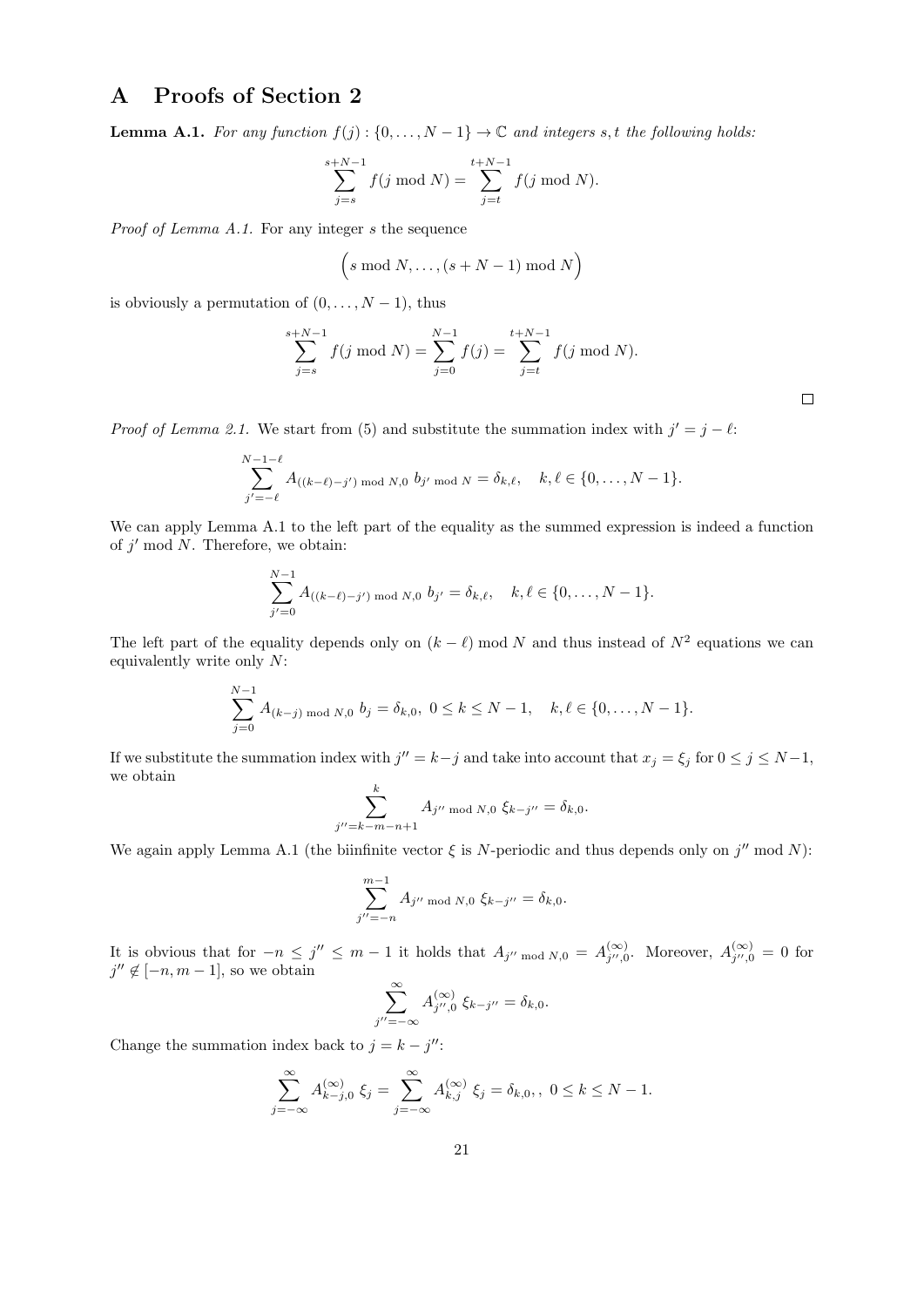Now take any  $k' \in \mathbb{Z}$  and represent it as  $k' = k + Nq$ , where q and k are integers such that  $0 \le k \le N - 1$ . By changing the summation index to  $j' = j - Nq$  we can write:

$$
\sum_{j=-\infty}^{\infty} A_{k',j}^{(\infty)} \xi_j = \sum_{j'=-\infty}^{\infty} A_{k',j'+Nq}^{(\infty)} \xi_{j'} = \sum_{j'=-\infty}^{\infty} A_{k,j'}^{(\infty)} \xi_{j'} = \delta_{k,0}.
$$

Therefore, the system of equations [\(5\)](#page-3-1) is equivalent to the infinite system of equations

$$
\sum_{j=-\infty}^{\infty} A_{k,j}^{(\infty)} \xi_j = \delta_{k \mod N,0}, \ k \in \mathbb{Z},
$$

which is the same as  $A^{(\infty)}\xi = \beta$ .

*Proof of Lemma [2.2.](#page-4-2)* Let us compute an element of matrix  $A^{(\infty)}B^{(\infty)}$ :

$$
\sum_{j=-\infty}^{\infty} A_{k,j}^{(\infty)} B_{j,\ell}^{(\infty)} = \sum_{j=-\infty}^{\infty} A_{k-j,0}^{(\infty)} B_{j,\ell}^{(\infty)} = \sum_{j'=-n}^{m-1} a_{j'} B_{k-j',\ell}^{(\infty)} =
$$
  

$$
= \frac{1}{2\pi i} \oint_U \frac{1}{g(z)} \sum_{j'=-n}^{m-1} a_{j'} z^{l-k+j'-1} dz = \frac{1}{2\pi i} \oint_U \frac{g(z)}{g(z)} z^{l-k-1} dz.
$$

But for any integer  $q$  it holds:

$$
\oint_U z^q dz = \begin{cases} 2\pi i, & \text{if } q = -1, \\ 0, & \text{otherwise.} \end{cases}
$$

Therefore, we finally obtain

$$
\sum_{j=-\infty}^{\infty} A_{k,j}^{(\infty)} B_{j,\ell}^{(\infty)} = \delta_{k,\ell} \iff A^{(\infty)} B^{(\infty)} = I^{(\infty)}.
$$

# <span id="page-21-0"></span>B Proofs of Section [4](#page-9-0)

*Proof of Proposition [4.1.](#page-10-1)* First, we represent the circulant using the powers of permutation matrix  $P$ :

$$
B_L = \sum_{i_1,\dots,i_L=0}^{1,\dots,1} \sum_{t=1}^r \alpha_t z_t^{(2^{L-1}i_L + \dots + 2^1 i_2 + i_1)} P_L^{\overline{i_1\dots, i_L}}.
$$

Then use the result of Lemma [4.2](#page-10-2) for  $P_L^{i_1,\dots,i_L}$  and the polylinearity of the TT decomposition:

$$
B_{L} = \sum_{i_{1},...,i_{L}=0}^{1,...,1} \sum_{t=1}^{r} \alpha_{t} z_{t}^{(2^{L-1}i_{L} + ... + 2^{1}i_{2}+i_{1})} U_{i_{L}} \bowtie V_{i_{L-1}} \bowtie \cdots \bowtie V_{i_{2}} \bowtie W_{i_{1}} =
$$
  
\n
$$
= \sum_{t=1}^{r} \left( \sum_{i_{L}=0}^{1} z_{t}^{2^{L-1}i_{L}} U_{i_{L}} \right) \bowtie \cdots \bowtie \left( \alpha_{t} \sum_{i_{1}=0}^{1} z_{t}^{i_{1}} W_{i_{1}} \right) =
$$
  
\n
$$
= \sum_{t=1}^{r} \left( U_{0} + z_{t}^{2^{L-1}} U_{1} \right) \bowtie \left( V_{0} + z_{t}^{2^{L-2}} V_{1} \right) \bowtie \cdots \bowtie \left( V_{0} + z_{t}^{2^{1}} V_{1} \right) \bowtie \left( \alpha_{t} \left( W_{0} + z_{t} W_{1} \right) \right)
$$
  
\n
$$
= \widetilde{Q}_{1} \bowtie \widetilde{Q}_{2} \bowtie \cdots \bowtie \widetilde{Q}_{d},
$$

where thanks to Lemma [4.1,](#page-10-0) the cores  $\tilde{Q}_k$  are block matrices of the block size  $2r \times 2r$  for  $k = 2, \ldots, L-1$ ,  $1\times 2r$  for  $k = 1$  and  $2r \times 1$  for  $k = L$ , i.e., it is an explicit QTT representation with all ranks equal to  $2r$ . In

 $\Box$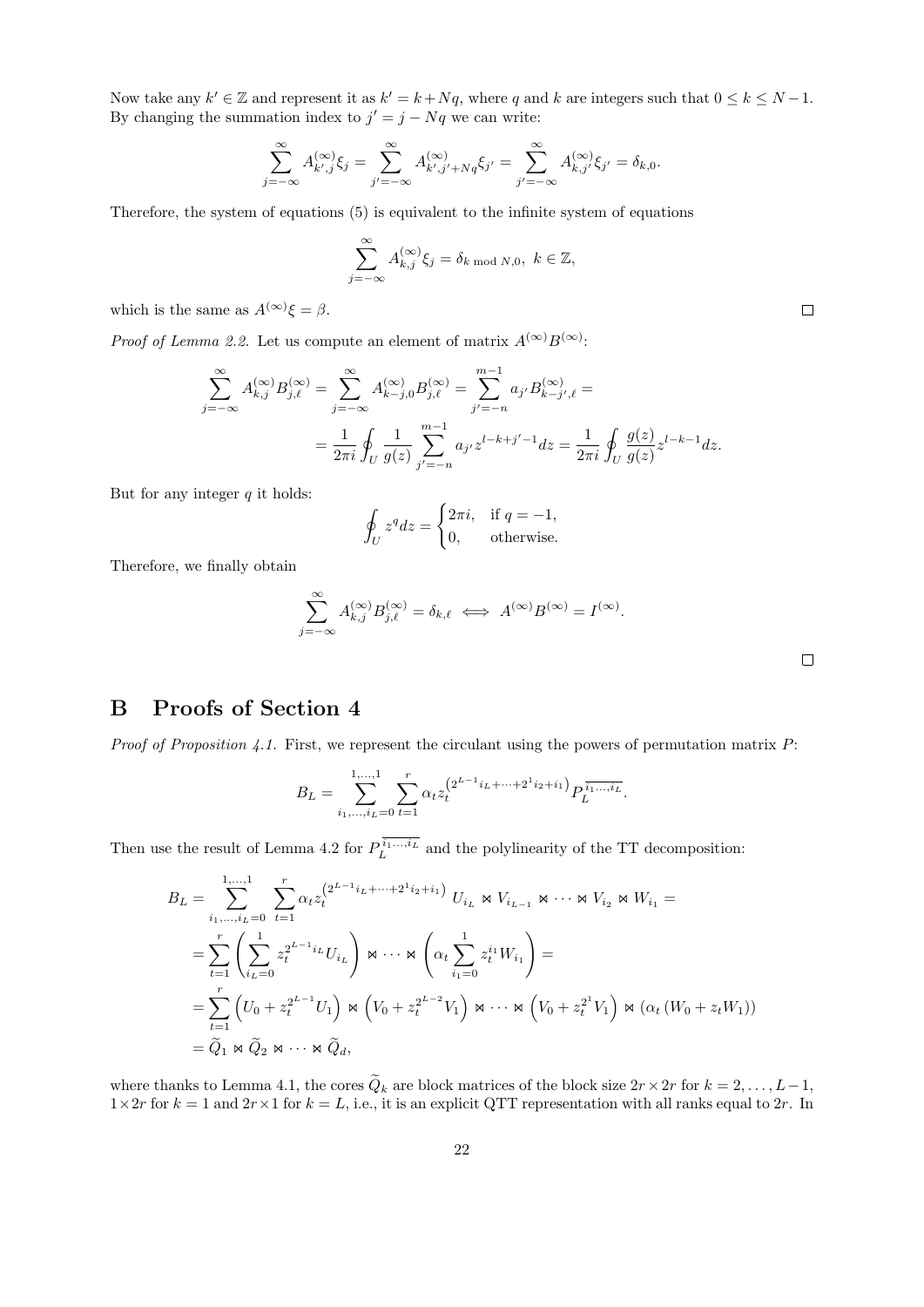the next steps, our goal is to find linear dependencies and reduce the rank values to  $(2, r+1, \ldots, r+1)$ . For the ease of presentation, we provide the proof for  $r = 2$ . The generalization to  $r > 2$  is straightforward. We have

$$
\widetilde{Q}_1 = \begin{bmatrix} I + q_{1,1}H & H + q_{1,1}I & I + q_{2,1}H & H + q_{2,1}I \end{bmatrix}
$$

$$
= \begin{bmatrix} I & H \end{bmatrix} \Join \begin{bmatrix} 1 & q_{1,1} & 1 & q_{2,1} \\ q_{1,1} & 1 & q_{2,1} & 1 \end{bmatrix}
$$

Next, by denoting  $Q_1 = \begin{bmatrix} I & H \end{bmatrix}$ , we have

$$
\widetilde{Q}_1 \Join \widetilde{Q}_2 = \left(Q_1 \Join \begin{bmatrix} 1 & q_{1,1} & 1 & q_{2,1} \\ q_{1,1} & 1 & q_{2,1} & 1 \end{bmatrix}\right) \Join \widetilde{Q}_2 = Q_1 \Join \left(\begin{bmatrix} 1 & q_{1,1} & 1 & q_{2,1} \\ q_{1,1} & 1 & q_{2,1} & 1 \end{bmatrix} \Join \widetilde{Q}_2\right),
$$

where

<span id="page-22-0"></span>
$$
\widetilde{Q}_k = \begin{bmatrix} I + q_{1,k}J' & J' & J' \\ q_{1,k}J & J + q_{1,k}I & & J' \\ & & q_{2,k}J & J + q_{2,k}I \end{bmatrix}, \quad k = 2, ..., L - 1.
$$
 (17)

Using the fact that  $q_{t,1} = q_{t,2}^2$  for all t, we get:

$$
\begin{aligned}\n\begin{bmatrix}\n1 & q_{1,1} & 1 & q_{2,1} \\
q_{1,1} & 1 & q_{2,1} & 1\n\end{bmatrix} & \propto \widetilde{Q}_2 \\
= \begin{bmatrix}\nI + q_{1,2}J' + q_{1,2}^3J & J' + q_{1,2}^2J + q_{1,2}^3I & I + q_{2,2}J' + q_{2,2}^3J & J' + q_{2,2}^2J + q_{2,2}^3I \\
q_{1,2}^2I + q_{1,2}^3J' + q_{1,2}J & q_{1,2}^2J' + J + q_{1,2}I & q_{2,2}^2I + q_{2,2}^3J' + q_{2,2}J & q_{2,2}^2J' + J + q_{2,2}I\n\end{bmatrix}\n\end{aligned}
$$
\n
$$
= \begin{bmatrix}\nI & J' + q_{1,2}^2J & J' + q_{2,2}^2J \\
O & q_{1,2}I + q_{1,2}^2J' + J & q_{2,2}I + q_{2,2}^2J' + J\n\end{bmatrix} \propto \begin{bmatrix}\n1 & q_{1,2}^3 & 1 & q_{2,2}^3 \\
q_{1,2} & 1 & 0 & 0 \\
0 & 0 & q_{2,2} & 1\n\end{bmatrix}.
$$

In the last equation we obtained a factorization into a product of  $2 \times 3$  block matrix, which we denote as  $Q_2$ , times a 3 × 4 matrix, which we propagate further to  $\tilde{Q}_3$  (see [\(17\)](#page-22-0) for  $\tilde{Q}_3$ ):

$$
\begin{bmatrix} 1 & q_{1,2}^3 & 1 & q_{2,2}^3 \\ q_{1,2} & 1 & 0 & 0 \\ 0 & 0 & q_{2,2} & 1 \end{bmatrix} \propto \widetilde{Q}_3 = \begin{bmatrix} 1 & q_{1,3}^6 & 1 & q_{2,3}^6 \\ q_{1,3}^2 & 1 & 0 & 0 \\ 0 & 0 & q_{2,3}^2 & 1 \end{bmatrix} \propto \begin{bmatrix} I + q_{1,3}J' & J' \\ q_{1,3}J & J + q_{1,3}I \\ q_{2,3}J & J + q_{2,3}J' \end{bmatrix}
$$
  
\n
$$
= \begin{bmatrix} I + q_{1,3}J' + q_{1,3}^7J & J' + q_{1,3}^6J + q_{1,3}^7I & I + q_{2,3}J' + q_{2,3}^7J & J' + q_{2,3}^6J + q_{2,3}^7I \\ q_{1,3}^2J + q_{1,3}^3J' + q_{1,3}J & q_{1,3}^2J' + J + q_{1,3}I \\ q_{2,3}^2J + q_{2,3}^3J' + q_{2,3}J & q_{2,3}^2J' + J + q_{2,3}I \end{bmatrix}
$$
  
\n
$$
= \begin{bmatrix} I & J' + q_{1,3}^6J & J' + q_{2,3}^6J \\ q_{1,3}I + q_{1,3}^2J' + J & q_{2,3}J' + J \end{bmatrix} \propto \begin{bmatrix} 1 & q_{1,3}^7 & 1 & q_{2,3}^7 \\ q_{1,3} & 1 & 0 & 0 \\ 0 & 0 & q_{2,3} & 1 \end{bmatrix} \equiv Q_3 \bowtie \begin{bmatrix} 1 & q_{1,3}^7 & 1 & q_{2,3}^7 \\ q_{1,3} & 1 & 0 & 0 \\ 0 & 0 & q_{2,3} & 1 \end{bmatrix}.
$$

By propagating it further, we obtain the following recurrence:

$$
\begin{bmatrix} 1 & q_{1,k-1}^{2^{k-1}-1} & 1 & q_{2,k-1}^{2^{k-1}-1} \\ q_{1,k-1} & 1 & 0 & 0 \\ 0 & 0 & q_{2,k-1} & 1 \end{bmatrix} \Join \widetilde{Q}_k = Q_k \Join \begin{bmatrix} 1 & q_{1,k}^{2^k-1} & 1 & q_{2,k}^{2^k-1} \\ q_{1,k} & 1 & 0 & 0 \\ 0 & 0 & q_{2,k} & 1 \end{bmatrix},
$$

where

$$
Q_k = \begin{bmatrix} I & J' + q_{1,k}^{2^k - 2}J & J' + q_{2,k}^{2^k - 2}J \\ q_{1,k}I + q_{1,k}^2J' + J & & \\ & q_{2,k}I + q_{2,k}^2J' + J \end{bmatrix}.
$$